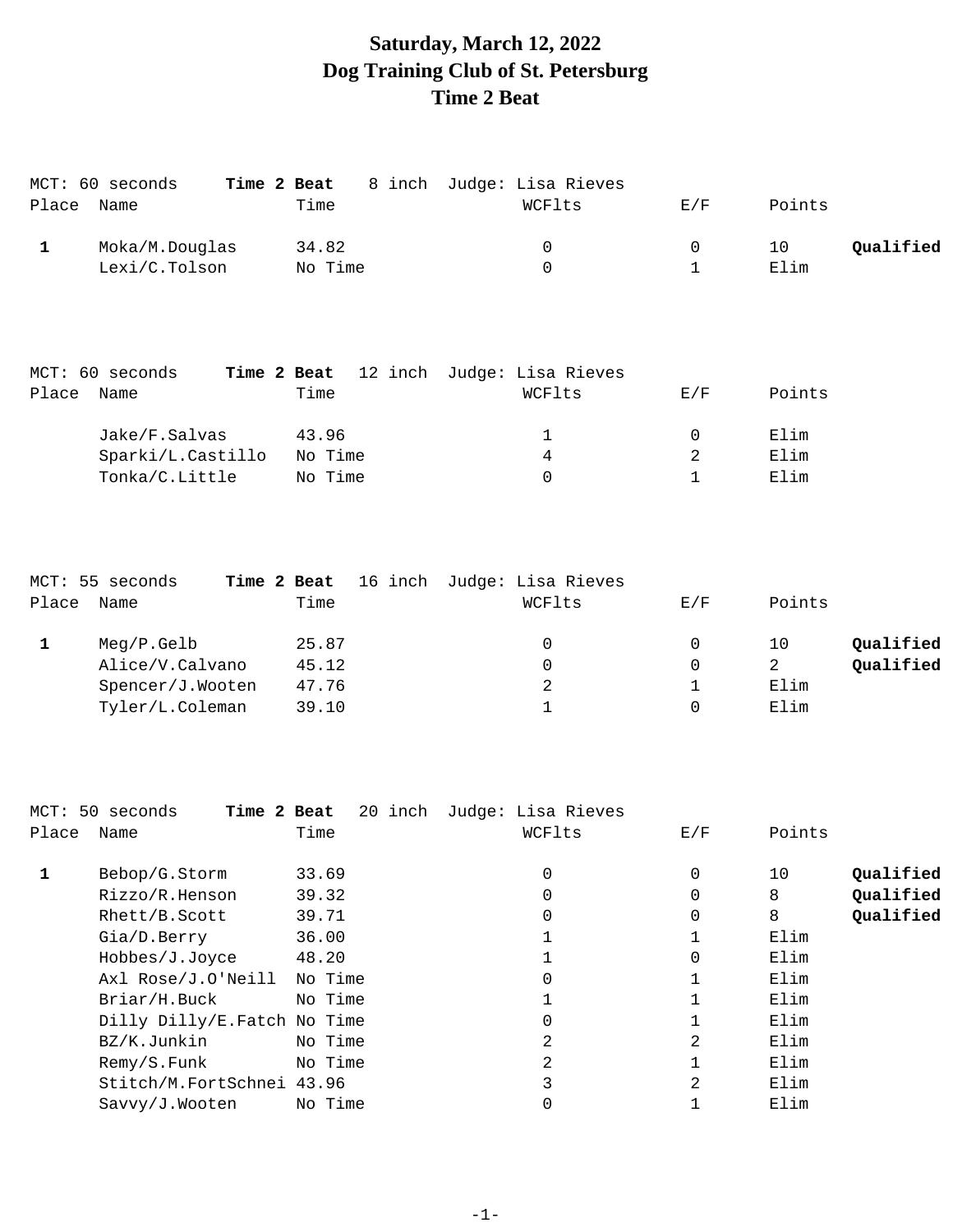Nova/C.Derby Absent

| MCT: 50 seconds           |      | Time 2 Beat 24 inch Judge: Lisa Rieves |        |        |           |
|---------------------------|------|----------------------------------------|--------|--------|-----------|
| Place Name                | Time | WCFlts                                 | E/F    | Points |           |
| Ocean/J.Valentovich 37.14 |      | $^{\circ}$                             | $\cap$ | 10     | Qualified |

 Total Number of Dogs Showing: 22 Total Number of Dogs Absent: 1 Total Number of Dogs Withdrawn: 0 Total Number of Dogs Not Scored: 0 Total Number of Qualifiers: 7 Percent Qualified: 31.8%

| MCT: 60 seconds | Time 2 Beat Pref | 4 inch Judge: Lisa Rieves |          |        |           |
|-----------------|------------------|---------------------------|----------|--------|-----------|
| Place Name      | Time             | WCFlts                    | E/F      | Points |           |
| Maddie/M.Rulli  | 56.26            | 0                         | $\Omega$ | 10     | Qualified |
| Porter/S.Pocs   | No Time          |                           |          | Elim   |           |

|            | MCT: 60 seconds | <b>Time 2 Beat Pref</b> 8 inch Judge: Lisa Rieves |        |        |        |           |
|------------|-----------------|---------------------------------------------------|--------|--------|--------|-----------|
| Place Name |                 | Time                                              | WCFlts | F. / F | Points |           |
|            | Tino/I.Nadal    | 37.53                                             | $\cap$ |        | 10     | Qualified |

|            | MCT: 60 seconds | <b>Time 2 Beat Pref</b> 12 inch Judge: Lisa Rieves |          |          |        |           |
|------------|-----------------|----------------------------------------------------|----------|----------|--------|-----------|
| Place Name |                 | Time                                               | WCFlts   | E/F      | Points |           |
|            | Jessie/K.Jones  | 51.32                                              | $\Omega$ | $\sim$ 0 | 10     | Qualified |
|            | Flurry/K.Lucey  | Absent                                             |          |          |        |           |

|            | MCT: 55 seconds | Time 2 Beat Pref 16 inch Judge: Lisa Rieves |        |                |        |           |
|------------|-----------------|---------------------------------------------|--------|----------------|--------|-----------|
| Place Name |                 | Time                                        | WCFlts | F. / F         | Points |           |
|            | Zeke/R.Henson   | 34.07                                       | $\cap$ | $\overline{a}$ | 10     | Qualified |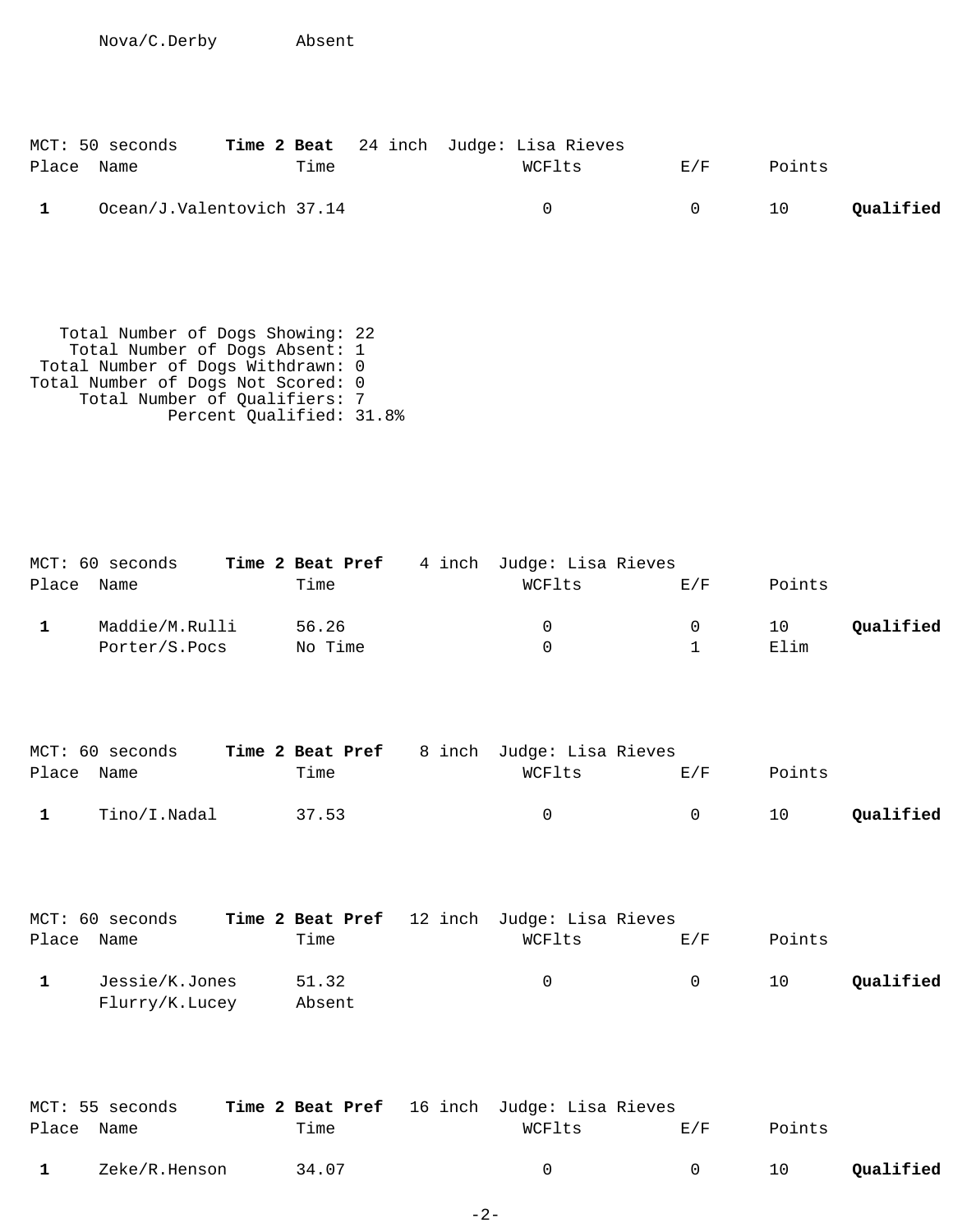| Bindy/L.Grgurich 36.84 |       |  |      | Qualified |
|------------------------|-------|--|------|-----------|
| Dash/S.Ritch           | 40.44 |  | Elim |           |

|              | MCT: 50 seconds | Time 2 Beat Pref 20 inch Judge: Lisa Rieves |        |        |        |           |
|--------------|-----------------|---------------------------------------------|--------|--------|--------|-----------|
| Place Name   |                 | Time                                        | WCFlts | F. / F | Points |           |
| $\mathbf{1}$ | Benny/J.Joyce   | 41.66                                       |        | $\cup$ | 10     | Qualified |

 Total Number of Dogs Showing: 8 Total Number of Dogs Absent: 1 Total Number of Dogs Withdrawn: 0 Total Number of Dogs Not Scored: 0 Total Number of Qualifiers: 6 Percent Qualified: 75.0%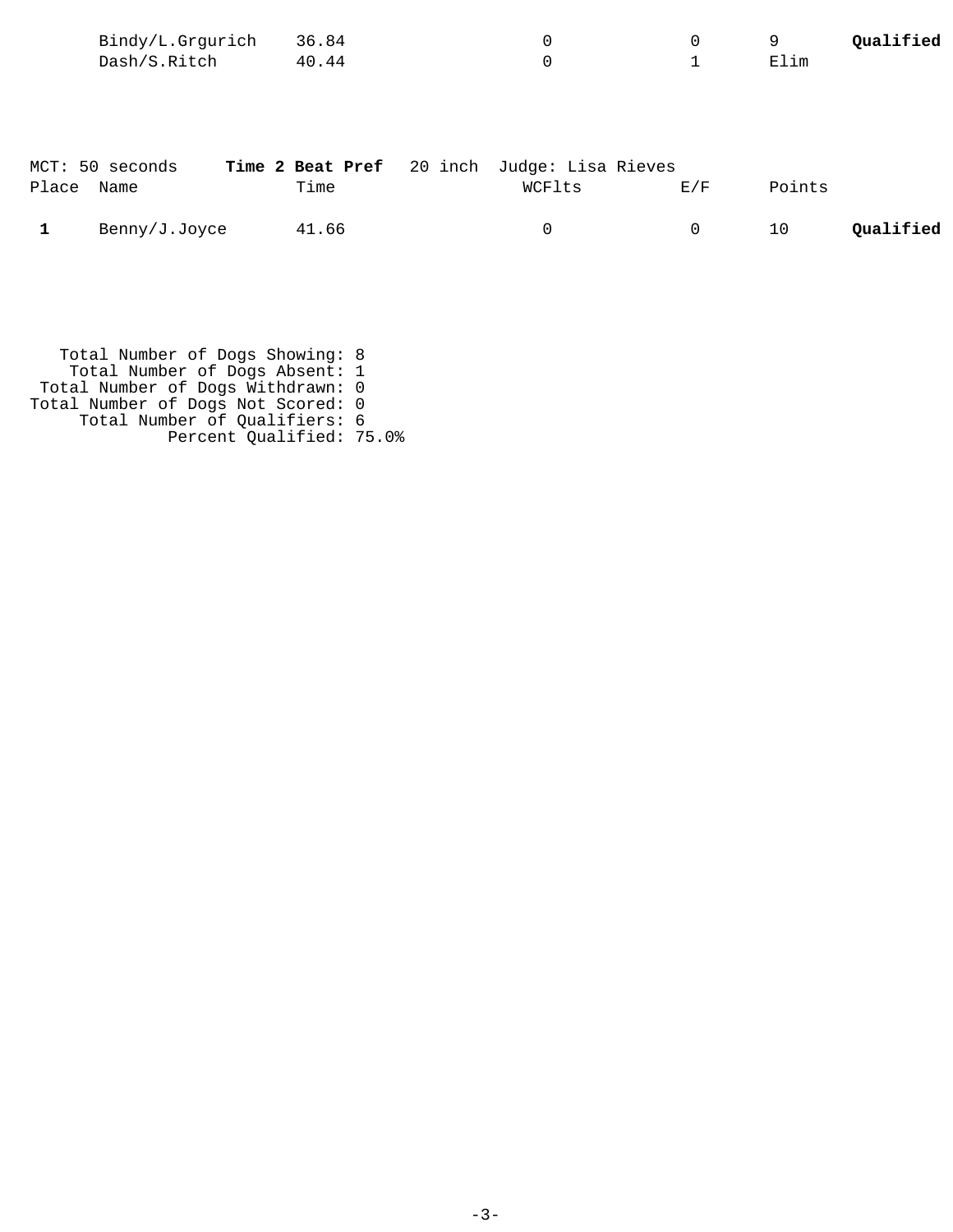# **Saturday, March 12, 2022 Dog Training Club of St. Petersburg Premier Standard**

|       | MCT: 65 seconds | Premier Standard          | 8 inch Judge: Lisa Rieves |                  |                |      |             |           |
|-------|-----------------|---------------------------|---------------------------|------------------|----------------|------|-------------|-----------|
| Place | Name            | Time                      |                           | RFlts WCFlts E/F |                |      | Score Top25 |           |
|       |                 | Rhythm/K.Loman Chio 50.65 | $\Omega$                  | $\overline{0}$   | $\overline{0}$ | 100  | Yes         | Qualified |
|       | Moka/M.Douglas  | 56.42                     | $\Omega$                  |                  |                | Elim |             |           |
|       | Poppy/R.Baxter  | 53.98                     |                           |                  |                | Elim |             |           |

|       | MCT: 65 seconds   | Premier Standard | 12 inch Judge: Lisa Rieves |            |      |             |           |
|-------|-------------------|------------------|----------------------------|------------|------|-------------|-----------|
| Place | Name              | Time             | RFlts                      | WCFlts E/F |      | Score Top25 |           |
|       | Zach/R.Carlin     | 46.67            |                            | $\Omega$   | 100  | Yes         | Qualified |
|       | Phineas/D.Englund | 63.38            |                            | $\Omega$   | Elim |             |           |
|       | Franci/G.Richards | 60.81            |                            | 2          | Elim |             |           |
|       | Biscuit/J.Routh   | Absent           |                            |            |      |             |           |

|       | MCT: 60 seconds  | Premier Standard |       | 16 inch Judge: Lisa Rieves |          |       |       |           |
|-------|------------------|------------------|-------|----------------------------|----------|-------|-------|-----------|
| Place | Name             | Time             | RFlts | WCFlts                     | E/F      | Score | Top25 |           |
|       | Ivan/E.Ewins     | 55.29            | 0     |                            | $\Omega$ | 100   | Yes   | Qualified |
|       | Meq/P.Gelb       | 59.16            | 2     | 5                          |          | Elim  |       |           |
|       | Daisy/M.Panzeri  | 54.35            | 0     |                            | $\Omega$ | Elim  |       |           |
|       | Tyler/L.Coleman  | 65.88            | 0     | 3                          | $\Omega$ | Elim  |       |           |
|       | Senna/E.Barshack | 43.85            | 0     | 0                          | 2        | Elim  |       |           |
|       | Gus/A.Gandy      | 62.80            |       |                            |          | Elim  |       |           |

| MCT: 55 seconds               | <b>Premier Standard</b> 20 inch Judge: Lisa Rieves |  |                                         |     |             |           |
|-------------------------------|----------------------------------------------------|--|-----------------------------------------|-----|-------------|-----------|
| Place Name                    | Time                                               |  | RFlts WCFlts E/F                        |     | Score Top25 |           |
| Luna/R.Baxter<br>Nova/C.Derby | 53.23<br>Absent                                    |  | $\begin{matrix} 0 & 0 & 0 \end{matrix}$ | 100 |             | Qualified |

|              | MCT: 60 seconds           | <b>Premier Standard</b> 24 inch Judge: Lisa Rieves |        |               |                              |     |           |
|--------------|---------------------------|----------------------------------------------------|--------|---------------|------------------------------|-----|-----------|
| Place Name   |                           | Time                                               |        |               | RFlts WCFlts E/F Score Top25 |     |           |
| $\mathbf{1}$ | Ocean/J.Valentovich 49.03 |                                                    | $\cap$ | $\cap$ $\cap$ |                              | 100 | Qualified |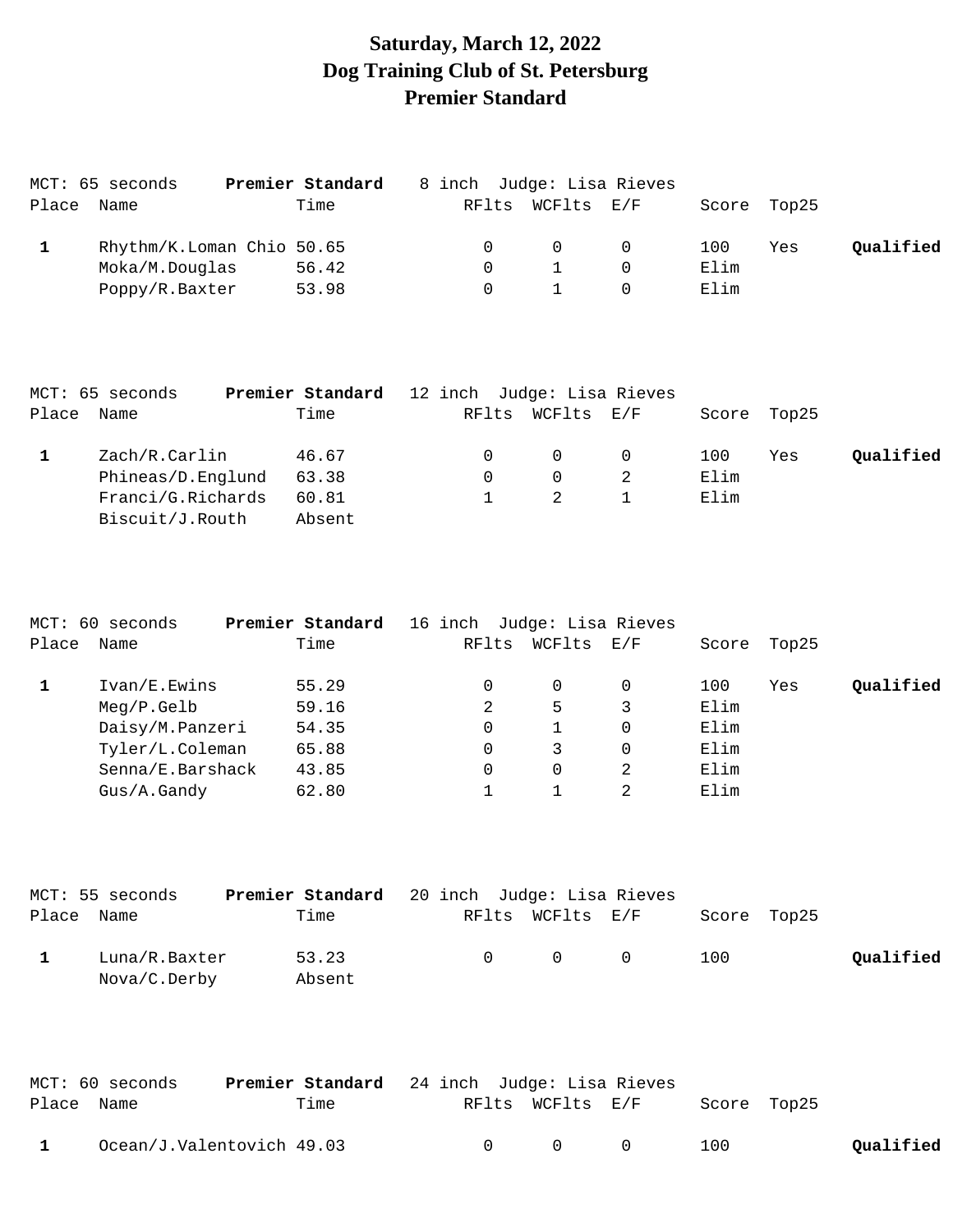| Total Number of Dogs Showing: 14   |  |
|------------------------------------|--|
| Total Number of Dogs Absent: 2     |  |
| Total Number of Dogs Withdrawn: 0  |  |
| Total Number of Dogs Not Scored: 0 |  |
| Total Number of Qualifiers: 5      |  |
| Percent Qualified: 35.7%           |  |

|              | MCT: 70 seconds         | <b>Premier Standard Pref</b> 8 inch Judge: Lisa Rieves |        |                  |           |             |           |
|--------------|-------------------------|--------------------------------------------------------|--------|------------------|-----------|-------------|-----------|
| Place Name   |                         | Time                                                   |        | RFlts WCFlts E/F |           | Score Top25 |           |
| $\mathbf{1}$ | Dobby/A.Stevenson 50.85 |                                                        | $\cap$ | $\cap$           | $\bigcap$ | 100         | Oualified |

|       | MCT: 65 seconds   | Premier Standard Pref |       | 12 inch Judge: Lisa Rieves |     |       |       |           |
|-------|-------------------|-----------------------|-------|----------------------------|-----|-------|-------|-----------|
| Place | Name              | Time                  | RFlts | WCFlts                     | E/F | Score | Top25 |           |
|       | Vera/A.Gandy      | 53.33                 | 0     | 0                          |     | 100   | Yes   | Oualified |
|       | Blue/P.McBride    | 57.66                 |       |                            | 0   | Elim  |       |           |
|       | Jax/D.Crowell     | 57.23                 | 0     |                            | 2   | Elim  |       |           |
|       | Calie/D.Englund   | 69.54                 |       |                            |     | Elim  |       |           |
|       | $Ro$ ja/P.Cambier | Absent                |       |                            |     |       |       |           |
|       | Zuzu/M.Cambier    | Absent                |       |                            |     |       |       |           |

|            | MCT: 65 seconds | <b>Premier Standard Pref</b> 20 inch Judge: Lisa Rieves |                                         |             |           |
|------------|-----------------|---------------------------------------------------------|-----------------------------------------|-------------|-----------|
| Place Name |                 | Time                                                    | RFlts WCFlts E/F                        | Score Top25 |           |
|            | Benny/J.Joyce   | 59.06                                                   | $\begin{matrix} 0 & 0 & 0 \end{matrix}$ | 100         | Qualified |

 Total Number of Dogs Showing: 6 Total Number of Dogs Absent: 2 Total Number of Dogs Withdrawn: 0 Total Number of Dogs Not Scored: 0 Total Number of Qualifiers: 3 Percent Qualified: 50.0%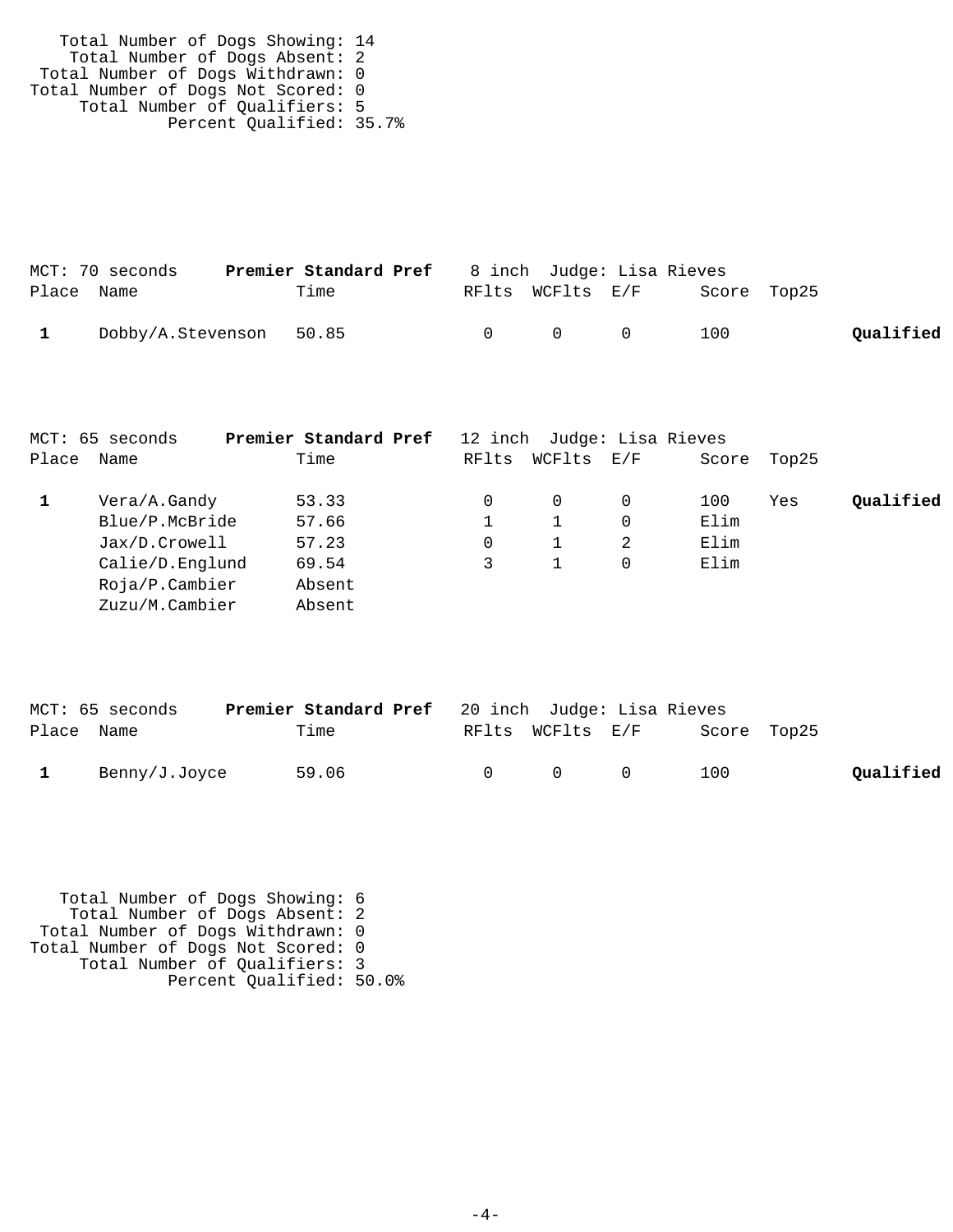## **Saturday, March 12, 2022 Dog Training Club of St. Petersburg Master/Excellent Standard**

|              | Distance: 166 yards SCT: 66 seconds Excellent 12 inch Judge: Lisa Rieves                               |         |                |                |              |                                |              |       |           |
|--------------|--------------------------------------------------------------------------------------------------------|---------|----------------|----------------|--------------|--------------------------------|--------------|-------|-----------|
| Place Name   |                                                                                                        | Time    |                |                |              | TFlts RFlts WCFlts TblFlts E/F |              | Score |           |
|              | Layla/R.Butto                                                                                          | 77.92   | 33             | 2              | $\mathbf{1}$ | $\mathbf{0}$                   | 0            | Elim  |           |
|              | Neo/J.Schlueter                                                                                        | No Time |                | $\Omega$       | $\mathbf{1}$ | $\Omega$                       | $\mathbf{1}$ | Elim  |           |
|              | Distance: 169 yards SCT: 64 seconds <b>Excellent</b> 16 inch Judge: Lisa Rieves                        |         |                |                |              |                                |              |       |           |
| Place Name   |                                                                                                        | Time    |                |                |              | TFlts RFlts WCFlts TblFlts E/F |              | Score |           |
| $\mathbf{1}$ | Smitty/J.Miller                                                                                        | 65.77   | 3              | 0              | $\Omega$     | $\mathbf 0$                    | 0            | 97    | Qualified |
|              | Hero/D.Thomason                                                                                        | 49.67   | $\overline{0}$ | $\mathbf{1}$   | $\mathsf{O}$ | $\mathbf 0$                    | 2            | Elim  |           |
|              | Poppy/F.Calci                                                                                          | 90.57   | 78             | $\mathbf{1}$   | $\mathbf{1}$ | $\Omega$                       | $\mathbf 1$  | Elim  |           |
| Place Name   | Distance: 172 yards SCT: 60 seconds <b>Excellent</b> 20 inch Judge: Lisa Rieves                        | Time    |                |                |              | TFlts RFlts WCFlts TblFlts E/F |              | Score |           |
|              |                                                                                                        |         |                |                |              |                                |              |       |           |
|              | Axl Rose/J.O'Neill                                                                                     | No Time |                | 2              | $\mathbf{1}$ | 0                              | 1            | Elim  |           |
|              | Rizzo/R.Henson                                                                                         | 66.34   | 18             | $\mathfrak{D}$ | $\Omega$     | $\Omega$                       | $\Omega$     | Elim  |           |
|              |                                                                                                        |         |                |                |              |                                |              |       |           |
|              | Total Number of Dogs Showing: 7<br>Total Number of Dogs Absent: 0<br>Total Number of Dogs Withdrawn: 0 |         |                |                |              |                                |              |       |           |

Total Number of Dogs Not Scored: 0

 Total Number of Qualifiers: 1 Percent Qualified: 14.3%

|              | Distance: 166 yards SCT: 71 seconds |                 |          |                                 | <b>Master</b> 8 inch Judge: Lisa Rieves            |       |           |
|--------------|-------------------------------------|-----------------|----------|---------------------------------|----------------------------------------------------|-------|-----------|
| Place        | Name                                | Time            |          |                                 | TFlts RFlts WCFlts TblFlts E/F                     | Score |           |
|              | Buzz/B.Dumbaugh                     | 38.47 0 0 0 0 0 |          |                                 |                                                    | 100   | Oualified |
| $\mathbf{2}$ | Buff/S.Michaels                     | 41.92           | $\Omega$ | $\begin{matrix}0&0\end{matrix}$ | $\begin{array}{ccc} & & & 0 & \quad & \end{array}$ | 100   | Qualified |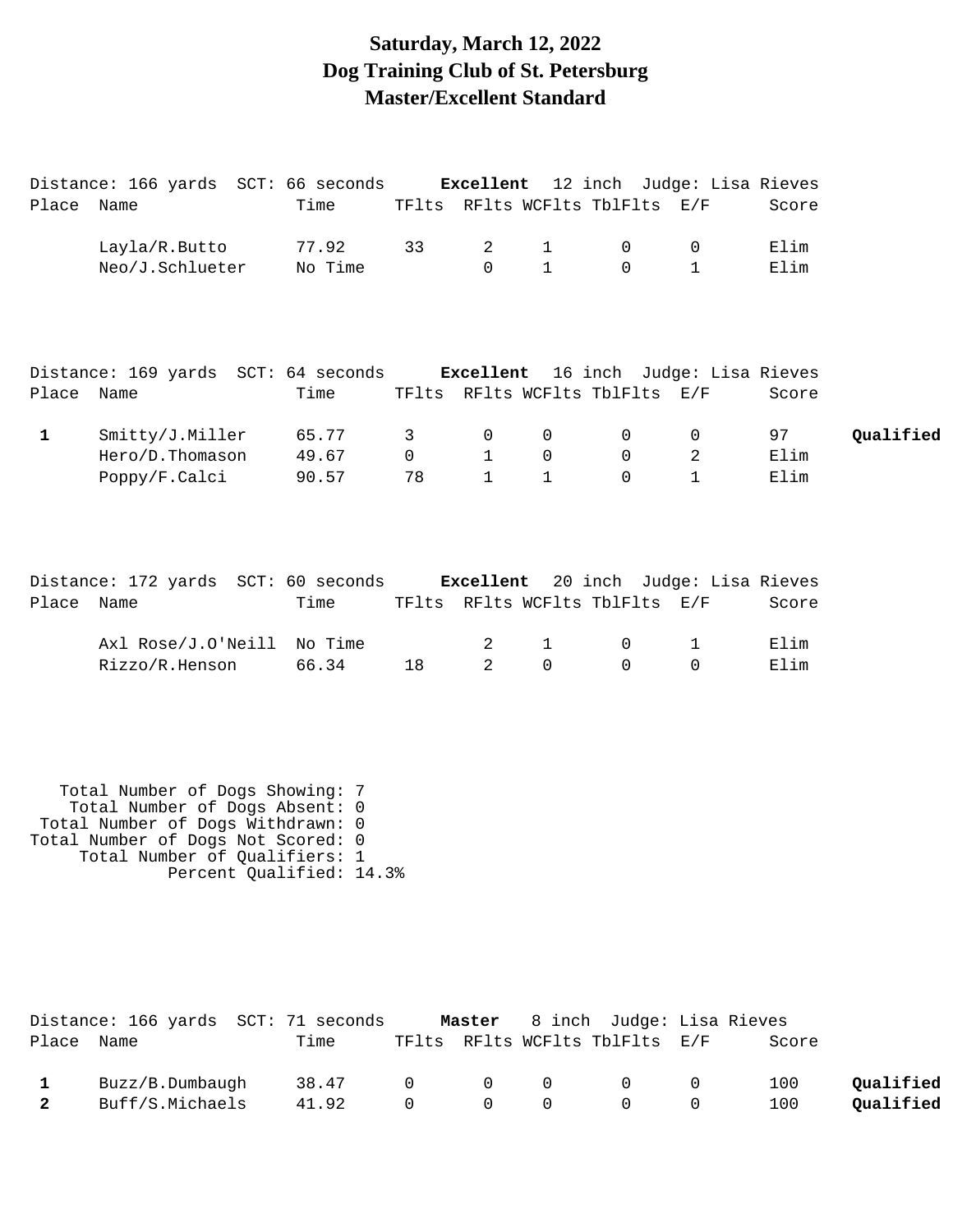|   | Poppy/R.Baxter            | 44.22   |   | 0 |   | 100  | Qualified |
|---|---------------------------|---------|---|---|---|------|-----------|
| 4 | Rhythm/K.Loman Chio 49.84 |         | 0 | 0 | 0 | 100  | Qualified |
|   | Lexi/C.Tolson             | 58.43   |   |   |   | Elim |           |
|   | Bindi/R.Stille            | No Time |   |   |   | Elim |           |
|   | Moka/M.Douglas            | 51.28   | 0 | 0 | 0 | 100  | Qualified |
|   | Kenna/K.Short             | 57.42   | 0 | 0 |   | 100  | Qualified |
|   | Brecon/P.Calvert          | 62.88   | 0 | 0 |   | 100  | Qualified |
|   | Ariel/G.Harrell           | 64.85   |   | 0 |   | 100  | Qualified |

|              | Distance: 166 yards<br>SCT: | 66 seconds |          | Master | 12 inch |                      | Judge: Lisa Rieves |       |           |
|--------------|-----------------------------|------------|----------|--------|---------|----------------------|--------------------|-------|-----------|
| Place        | Name                        | Time       | TFlts    |        |         | RFlts WCFlts TblFlts | E/F                | Score |           |
|              | Blaze/S.Michaels            | 39.55      | $\Omega$ |        | 0       | 0                    | 0                  | 100   | Qualified |
| $\mathbf{2}$ | Zach/R.Carlin               | 42.66      | 0        |        | 0       | 0                    | 0                  | 100   | Qualified |
| 3            | Luke/F.Salvas               | 59.20      |          |        | 0       | $\Omega$             | 0                  | 100   | Qualified |
|              | Phineas/D.Englund           | 61.13      | 0        |        |         | $\Omega$             | 2                  | Elim  |           |
|              | Jester/J.Chodelka           | 41.87      | $\Omega$ |        | 0       | $\Omega$             |                    | Elim  |           |
|              | Janie/K.Schrimpf            | 55.23      | $\Omega$ | 2      | 3       | $\Omega$             |                    | Elim  |           |
|              | Franci/G.Richards           | 75.09      | 27       | 3      |         | $\Omega$             |                    | Elim  |           |
|              | Jake/F.Salvas               | 48.95      | 0        |        |         | 0                    | 0                  | Elim  |           |
|              | Biscuit/J.Routh             | Absent     |          |        |         |                      |                    |       |           |

|              | Distance: 169 yards SCT: 64 seconds |         |             | Master      | 16 inch     | Judge: Lisa Rieves   |             |       |           |
|--------------|-------------------------------------|---------|-------------|-------------|-------------|----------------------|-------------|-------|-----------|
| Place        | Name                                | Time    | TFlts       |             |             | RFlts WCFlts TblFlts | E/F         | Score |           |
| 1            | Meg/P.Gelb                          | 36.25   | 0           | $\Omega$    | 0           | 0                    | $\mathbf 0$ | 100   | Qualified |
| $\mathbf{2}$ | Trudy/B.Jordan                      | 53.11   | $\Omega$    | 0           | $\Omega$    | 0                    | $\mathbf 0$ | 100   | Qualified |
| 3            | Gus/A.Gandy                         | 58.18   | $\mathbf 0$ | $\mathbf 0$ | $\mathbf 0$ | 0                    | 0           | 100   | Qualified |
|              | Alice/V.Calvano                     | 51.50   | $\Omega$    | 0           |             | $\mathbf 0$          | $\mathbf 0$ | Elim  |           |
|              | Wicked/S.Michaels                   | No Time |             | $\Omega$    | 0           | 0                    |             | Elim  |           |
|              | Ivan/E.Ewins                        | 51.15   | $\Omega$    | 0           | 0           | 0                    |             | Elim  |           |
|              | Cash/J.Schlueter                    | 49.79   | $\Omega$    | 0           | 0           | 0                    |             | Elim  |           |
|              | Bogey/D.Atkinson                    | 46.06   |             | 2           | $\Omega$    | 0                    | $\Omega$    | Elim  |           |
|              | Spencer/J.Wooten                    | 46.30   | $\Omega$    | 2           | $\mathbf 0$ | 0                    |             | Elim  |           |
|              | Daisy/M.Panzeri                     | 41.65   | $\Omega$    | $\Omega$    | $\Omega$    | 0                    |             | Elim  |           |
|              | Epic/J.Lipsio                       | 56.61   | $\Omega$    | $\mathbf 0$ | $\Omega$    | 0                    | 1           | Elim  |           |
|              | Tyler/L.Coleman                     | 66.25   | 6           |             | $\Omega$    | 0                    | $\mathbf 0$ | Elim  |           |
|              | Senna/E.Barshack                    | 41.21   |             | $\Omega$    | $\mathbf 0$ | 0                    |             | Elim  |           |
|              | Jolie/S.Holder                      | Absent  |             |             |             |                      |             |       |           |

|              |              | Distance: 172 yards  SCT: 60 seconds |  | Master 20 inch Judge: Lisa Rieves |       |           |
|--------------|--------------|--------------------------------------|--|-----------------------------------|-------|-----------|
| Place Name   |              | Time                                 |  | TFlts RFlts WCFlts TblFlts E/F    | Score |           |
| $\mathbf{1}$ | Briar/H.Buck | 41.93 0 0 0 0 0                      |  |                                   | 100   | Qualified |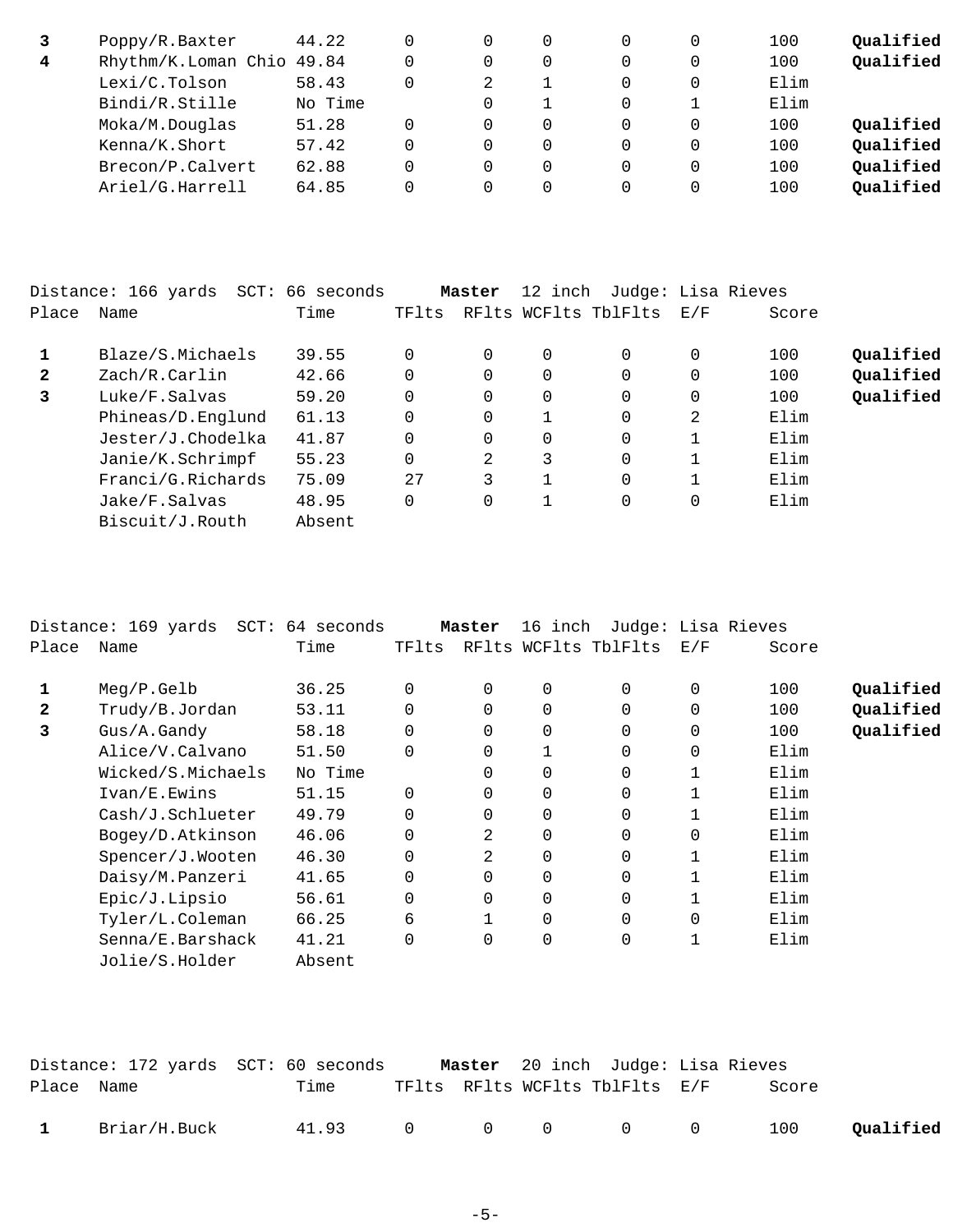| $\mathbf{2}$ | Gemma/S.Hyde              | 44.06   |          | 0 | $\Omega$    | $\Omega$ | 0            | 100  | Oualified |
|--------------|---------------------------|---------|----------|---|-------------|----------|--------------|------|-----------|
| 3            | Gem/L.Ostrom              | 44.44   | $\Omega$ |   | $\Omega$    | $\Omega$ | 0            | 100  | Qualified |
| 4            | Bebop/G.Storm             | 47.07   | $\Omega$ |   | 0           | $\Omega$ | $\Omega$     | 100  | Qualified |
|              | Hobbes/J.Joyce            | 69.35   | 27       | 3 | $\Omega$    | $\Omega$ | 0            | Elim |           |
|              | Dilly Dilly/E.Fatch       | 50.10   | $\Omega$ |   |             | $\Omega$ | $\mathbf{1}$ | Elim |           |
|              | Goose/J.Smith             | 68.86   | 24       |   | $\Omega$    | $\Omega$ | $\Omega$     | Elim |           |
|              | Chase/D.Crowell           | No Time |          |   | 0           | $\Omega$ | 3            | Elim |           |
|              | Nic/L.FortSchneider 54.46 |         | $\Omega$ |   |             | $\Omega$ |              | Elim |           |
|              | Gia/D.Berry               | 48.32   | $\Omega$ |   | 0           | $\Omega$ | $\Omega$     | 100  | Oualified |
|              | Kaizen/L.FortSchnei 50.35 |         | $\Omega$ |   | $\Omega$    | $\Omega$ | $\Omega$     | 100  | Qualified |
|              | Rhett/B.Scott             | 47.53   | $\Omega$ |   | 0           | $\Omega$ | $\Omega$     | 100  | Qualified |
|              | TKO/D.Donaldson           | 51.79   | $\Omega$ |   | $\Omega$    | $\Omega$ | $\Omega$     | 100  | Qualified |
|              | Luna/R.Baxter             | 47.43   | $\Omega$ |   | $\Omega$    | $\Omega$ | $\Omega$     | 100  | Qualified |
|              | Khanner/L.Rounds          | 56.21   | $\Omega$ |   | $\mathbf 0$ | $\Omega$ | 0            | 100  | Qualified |
|              | Nova/C.Derby              | Absent  |          |   |             |          |              |      |           |

|            | Distance: 172 yards SCT: 64 seconds             |       |  | Master 24 inch Judge: Lisa Rieves       |       |           |
|------------|-------------------------------------------------|-------|--|-----------------------------------------|-------|-----------|
| Place Name |                                                 | Time  |  | TFlts RFlts WCFlts TblFlts E/F          | Score |           |
|            | $Ocean/J.Valentovich$ 46.14 $O$ $O$ $O$ $O$ $O$ |       |  |                                         | 100   | Oualified |
|            | Willow/C.Witt                                   | 57.85 |  | $0 \qquad 0 \qquad 1 \qquad 0 \qquad 1$ | Elim  |           |

```
 Total Number of Dogs Showing: 48
 Total Number of Dogs Absent: 3
 Total Number of Dogs Withdrawn: 0
Total Number of Dogs Not Scored: 0
 Total Number of Qualifiers: 25
 Percent Qualified: 52.1%
```

|            | Distance: 166 yards SCT: 71 seconds |      |  |                                | <b>Excellent Pref</b> 8 inch Judge: Lisa Rieves |
|------------|-------------------------------------|------|--|--------------------------------|-------------------------------------------------|
| Place Name |                                     | Time |  | TFlts RFlts WCFlts TblFlts E/F | Score                                           |
|            | Athena/A.Crawford 82.28 33 3 1 0 1  |      |  |                                | Elim                                            |

 Total Number of Dogs Showing: 1 Total Number of Dogs Absent: 0 Total Number of Dogs Withdrawn: 0 Total Number of Dogs Not Scored: 0 Total Number of Qualifiers: 0 Percent Qualified: 0.0%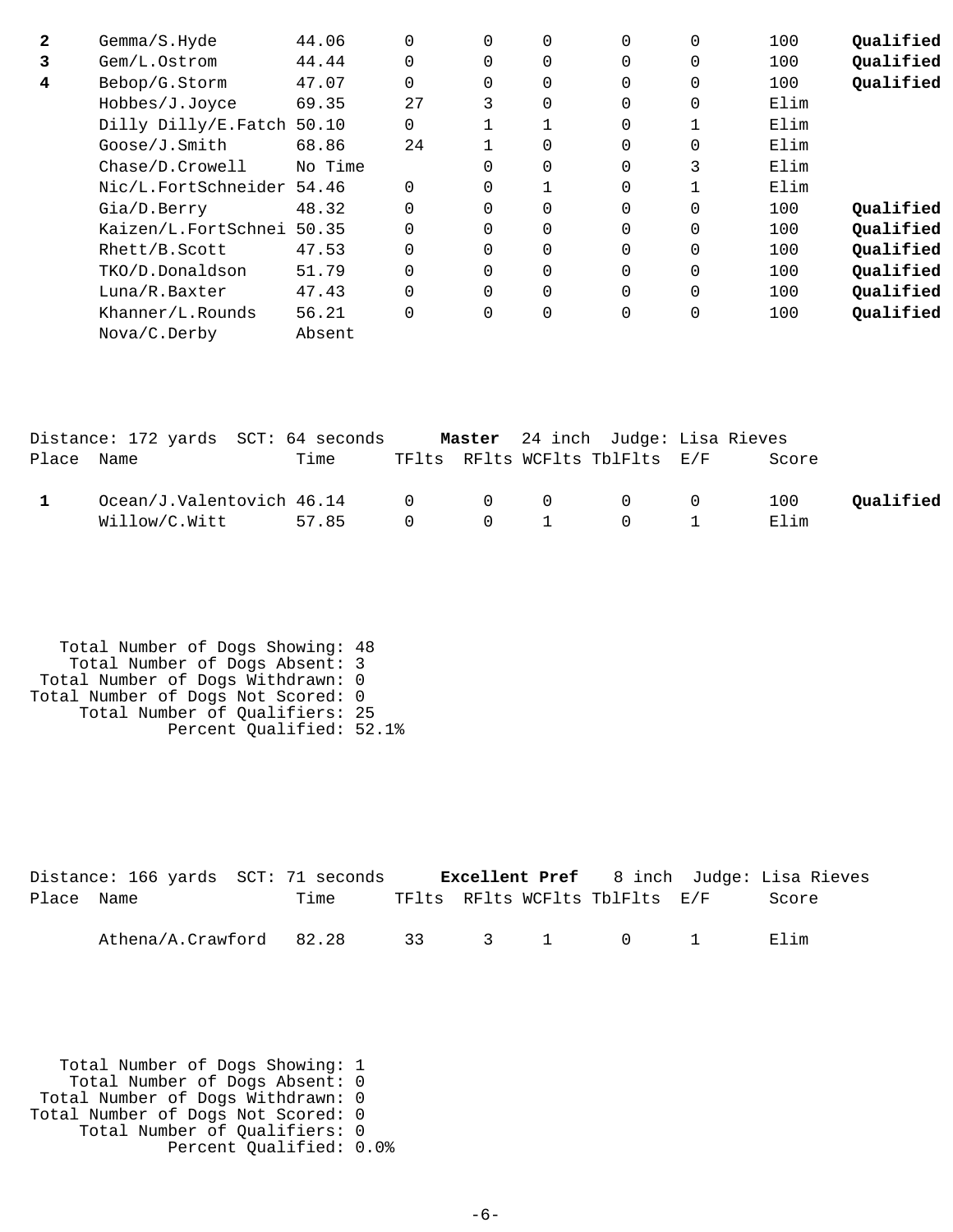|       | Distance: 166 yards SCT: 76 seconds |       |          |                |                |                                | Master Pref 4 inch Judge: Lisa Rieves |           |
|-------|-------------------------------------|-------|----------|----------------|----------------|--------------------------------|---------------------------------------|-----------|
| Place | Name                                | Time  |          |                |                | TFlts RFlts WCFlts TblFlts E/F | Score                                 |           |
|       | Maddie/M.Rulli                      | 69.17 | $\Omega$ | $\overline{0}$ | $\overline{0}$ | $\overline{0}$                 | 100                                   | Qualified |
|       | Willow/K.Loman Chio 71.24           |       | $\Omega$ | - 0            | $\Omega$       | $\overline{0}$                 | 100                                   | Qualified |
|       | General/K.Loman Chi 80.18           |       | 12.      | $\Omega$       | $\Omega$       | $\Omega$                       | Elim                                  |           |
|       | Coco/R.Stille                       | 79.63 | 9        | 4              |                |                                | Elim                                  |           |

|              | Distance: 166 yards SCT: 71 seconds |       |       | Master Pref   |          | 8 inch               |     | Judge: Lisa Rieves |           |
|--------------|-------------------------------------|-------|-------|---------------|----------|----------------------|-----|--------------------|-----------|
| Place        | Name                                | Time  | TFlts |               |          | RFlts WCFlts TblFlts | E/F | Score              |           |
|              | Tammy/A.Johnson-Moz 37.72           |       |       | 0             | 0        | 0                    | 0   | 100                | Qualified |
| $\mathbf{2}$ | Ray/J.Chodelka                      | 51.26 |       | $\Omega$      | 0        | 0                    | 0   | 100                | Qualified |
| 3            | Trinity/A.Johnson-M 54.91           |       |       | $\Omega$      | 0        | $\Omega$             | 0   | 100                | Qualified |
| 4            | Razzle/L.Larsen                     | 67.84 |       | $\Omega$      | 0        | 0                    | 0   | 100                | Qualified |
|              | Willie/S.Pocs                       | 62.13 |       | $\mathcal{L}$ | 0        | 0                    |     | Elim               |           |
|              | Dobby/A.Stevenson                   | 53.78 |       |               | $\Omega$ | 0                    |     | Elim               |           |
|              | Nogglett Lutz/L.Lut 70.52           |       |       |               | 0        | 0                    | 0   | Elim               |           |

|              | Distance: 169 yards<br>$SCT$ : | 69 seconds |       | Master Pref |             | 12 inch              |             | Judge: Lisa Rieves |           |
|--------------|--------------------------------|------------|-------|-------------|-------------|----------------------|-------------|--------------------|-----------|
| Place        | Name                           | Time       | TFlts |             |             | RFlts WCFlts TblFlts | E/F         | Score              |           |
|              | Jax/D.Crowell                  | 44.67      |       | $\Omega$    | 0           | $\Omega$             | 0           | 100                | Qualified |
| $\mathbf{2}$ | Vera/A.Gandy                   | 51.36      |       | $\Omega$    | $\Omega$    | $\Omega$             | $\Omega$    | 100                | Qualified |
| 3            | Calie/D.Englund                | 58.00      |       | $\Omega$    | $\Omega$    | $\Omega$             | 0           | 100                | Qualified |
| 4            | Breeze/L.Calci                 | 58.78      |       | $\Omega$    | 0           | 0                    | $\mathbf 0$ | 100                | Qualified |
|              | Smokey/J.McCleskey             | 72.23      | 9     | 2           |             | $\Omega$             | $\mathbf 0$ | Elim               |           |
|              | Blue/P.McBride                 | 49.56      |       | 0           | 0           | 0                    | 1           | Elim               |           |
|              | Echo/J.Killeen                 | No Time    |       | 0           | $\mathbf 0$ | 0                    | 2           | Elim               |           |
|              | $Ro$ ja/P.Cambier              | Absent     |       |             |             |                      |             |                    |           |
|              | Jessie/K.Jones                 | 60.87      |       | 0           | 0           | 0                    | 0           | 100                | Oualified |
|              | Zuzu/M.Cambier                 | Absent     |       |             |             |                      |             |                    |           |

|       | Distance: 172 yards SCT: 65 seconds |       |                       |                |                |                                |     | Master Pref 16 inch Judge: Lisa Rieves |           |
|-------|-------------------------------------|-------|-----------------------|----------------|----------------|--------------------------------|-----|----------------------------------------|-----------|
| Place | Name                                | Time  |                       |                |                | TFlts RFlts WCFlts TblFlts E/F |     | Score                                  |           |
|       | Bindy/L.Grqurich                    | 47.97 | $\Omega$ and $\Omega$ | $\overline{0}$ | $\overline{0}$ | $\overline{0}$                 |     | 100                                    | Oualified |
|       | Zeke/R.Henson                       | 52.23 | $\Omega$              | $\Omega$       |                |                                |     | 100                                    | Qualified |
|       | Katie/L.Wilken                      | 55.32 | $\Omega$              | $\overline{0}$ |                | $\Omega$                       | . O | 100                                    | Qualified |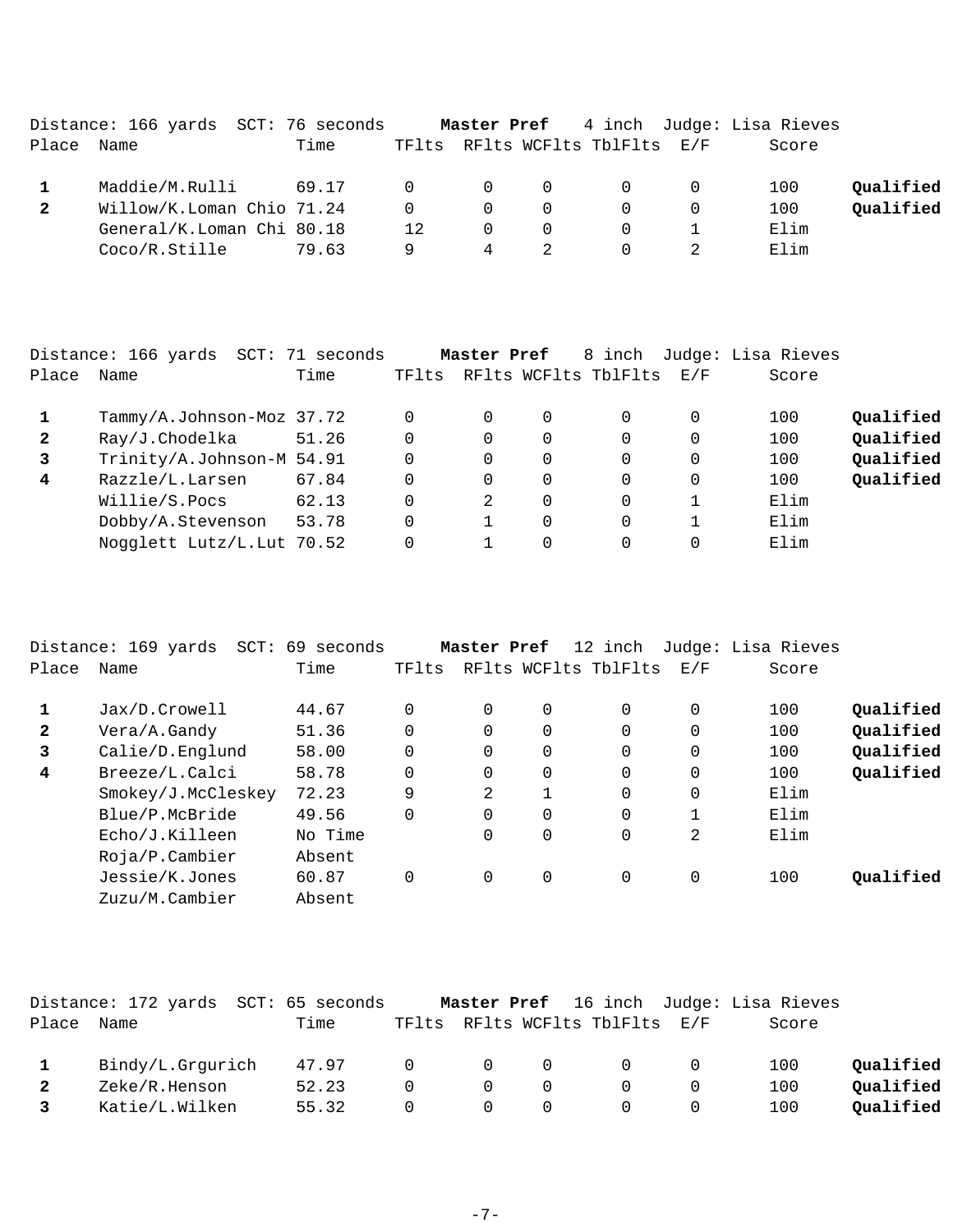| 4          | Coqui/L.Wilken                      | 58.98 | 0              | $\mathbf 0$    | 0            | $\mathbf 0$                    | 0            | 100                                             | Qualified |
|------------|-------------------------------------|-------|----------------|----------------|--------------|--------------------------------|--------------|-------------------------------------------------|-----------|
|            | Winnie/J.Smith                      | 74.66 | 27             | 3              | 3            | $\mathbf 0$                    | $\mathbf{1}$ | Elim                                            |           |
| Place Name | Distance: 172 yards SCT: 69 seconds | Time  |                |                |              | TFlts RFlts WCFlts TblFlts E/F |              | Master Pref 20 inch Judge: Lisa Rieves<br>Score |           |
|            | Benny/J.Joyce                       | 53.96 | $\overline{0}$ | $\overline{0}$ | $\mathsf{O}$ | $\overline{0}$                 | $\mathbf 0$  | 100                                             | Qualified |

 Total Number of Dogs Showing: 25 Total Number of Dogs Absent: 2 Total Number of Dogs Withdrawn: 0 Total Number of Dogs Not Scored: 0 Total Number of Qualifiers: 16 Percent Qualified: 64.0%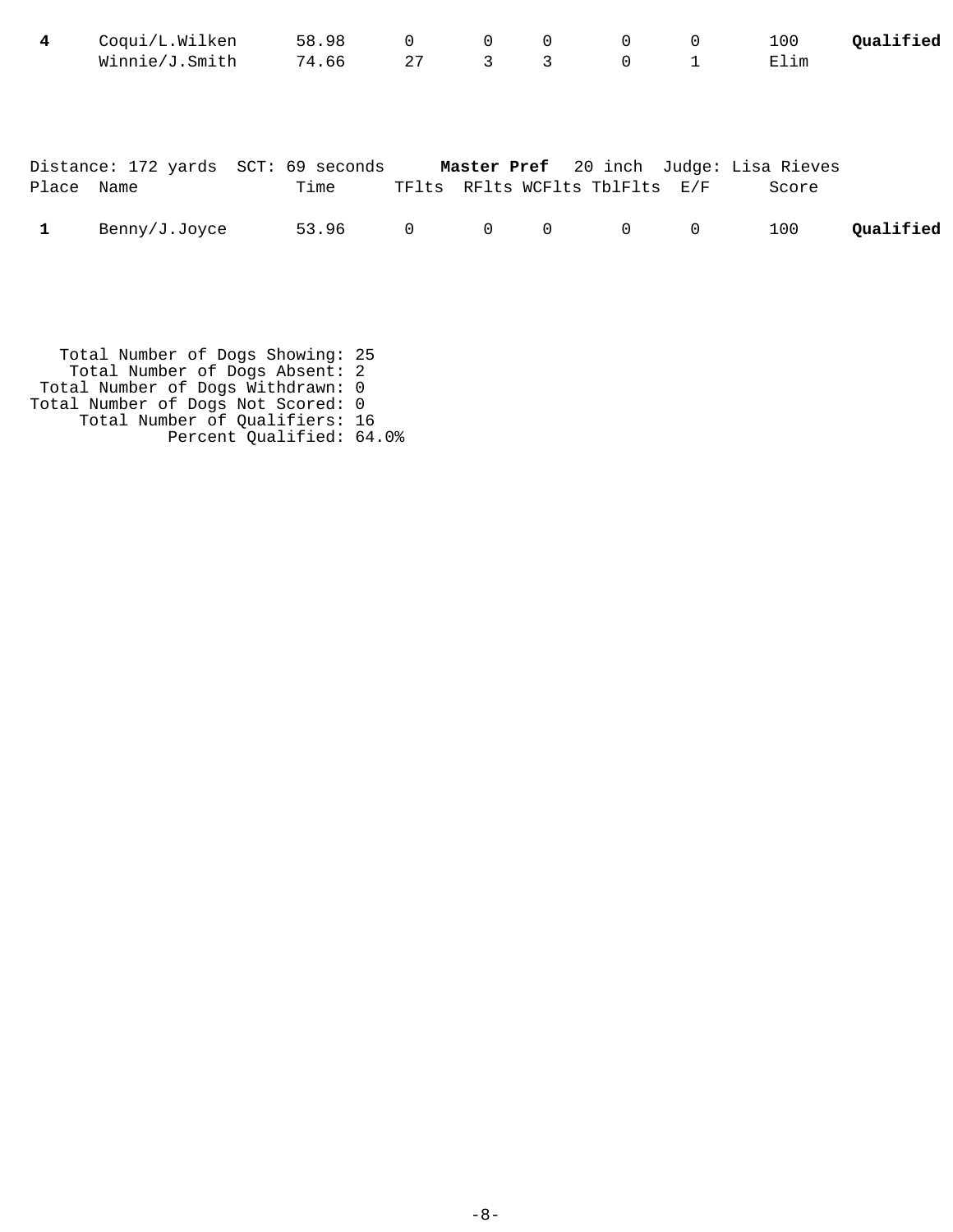# **Saturday, March 12, 2022 Dog Training Club of St. Petersburg Open Standard**

| Place Name   |                                                                         | Time    |                   |                        |                | TFlts RFlts WCFlts TblFlts E/F |                   | Score            |
|--------------|-------------------------------------------------------------------------|---------|-------------------|------------------------|----------------|--------------------------------|-------------------|------------------|
|              | Rosie/E.Floro 61.44                                                     |         | $\overline{0}$    | $1 \quad \blacksquare$ | $2^{\circ}$    | $\mathsf{O}$                   | $\mathbf{1}$      | Elim             |
|              |                                                                         |         |                   |                        |                |                                |                   |                  |
|              | Distance: 159 yards SCT: 73 seconds     Open 12 inch Judge: Lisa Rieves |         |                   |                        |                |                                |                   |                  |
| Place Name   |                                                                         | Time    |                   |                        |                | TFlts RFlts WCFlts TblFlts E/F |                   | Score            |
|              | Pistol/G.Harrell 60.63                                                  |         | $\overline{0}$    | 5                      | $\mathbf 0$    | $\mathbf 0$                    | $\overline{0}$    | Elim             |
|              | Sparki/L.Castillo                                                       | 52.07   | $\mathbf 0$       | $\Omega$               | $\mathbf{1}$   | $\Omega$                       | $\mathbf{1}$      | Elim             |
|              |                                                                         |         |                   |                        |                |                                |                   |                  |
|              |                                                                         |         |                   |                        |                |                                |                   |                  |
|              | Distance: 161 yards SCT: 69 seconds 0pen 16 inch Judge: Lisa Rieves     |         |                   |                        |                |                                |                   |                  |
| Place Name   |                                                                         | Time    |                   |                        |                | TFlts RFlts WCFlts TblFlts E/F |                   | Score            |
| $\mathbf{1}$ | Maybelline/P.Burch 60.68                                                |         | $0 \qquad \qquad$ | 0                      | 0              | $\overline{0}$                 | $0 \qquad \qquad$ | 100<br>Qualified |
|              |                                                                         |         |                   |                        |                |                                |                   |                  |
|              |                                                                         |         |                   |                        |                |                                |                   |                  |
|              | Distance: 163 yards SCT: 67 seconds 0pen 20 inch Judge: Lisa Rieves     |         |                   |                        |                |                                |                   |                  |
| Place Name   |                                                                         | Time    |                   |                        |                | TFlts RFlts WCFlts TblFlts E/F |                   | Score            |
|              |                                                                         |         |                   |                        |                |                                |                   |                  |
|              | Savvy/J.Wooten                                                          | 48.62   | $\overline{0}$    | 3                      | $\mathsf{O}$   | $\overline{0}$                 | $\mathbf{1}$      | Elim             |
|              | BZ/K.Junkin                                                             | 75.11   | 16                | 4                      | $\overline{a}$ | $\Omega$                       | $\overline{a}$    | Elim             |
|              | Remy/S.Funk                                                             | No Time |                   | 4                      | 2              | $\Omega$                       | 3                 | Elim             |
|              | Vibe/L.Ostrom                                                           | Absent  |                   |                        |                |                                |                   |                  |

 Total Number of Dogs Showing: 7 Total Number of Dogs Absent: 1 Total Number of Dogs Withdrawn: 0 Total Number of Dogs Not Scored: 0 Total Number of Qualifiers: 1 Percent Qualified: 14.3%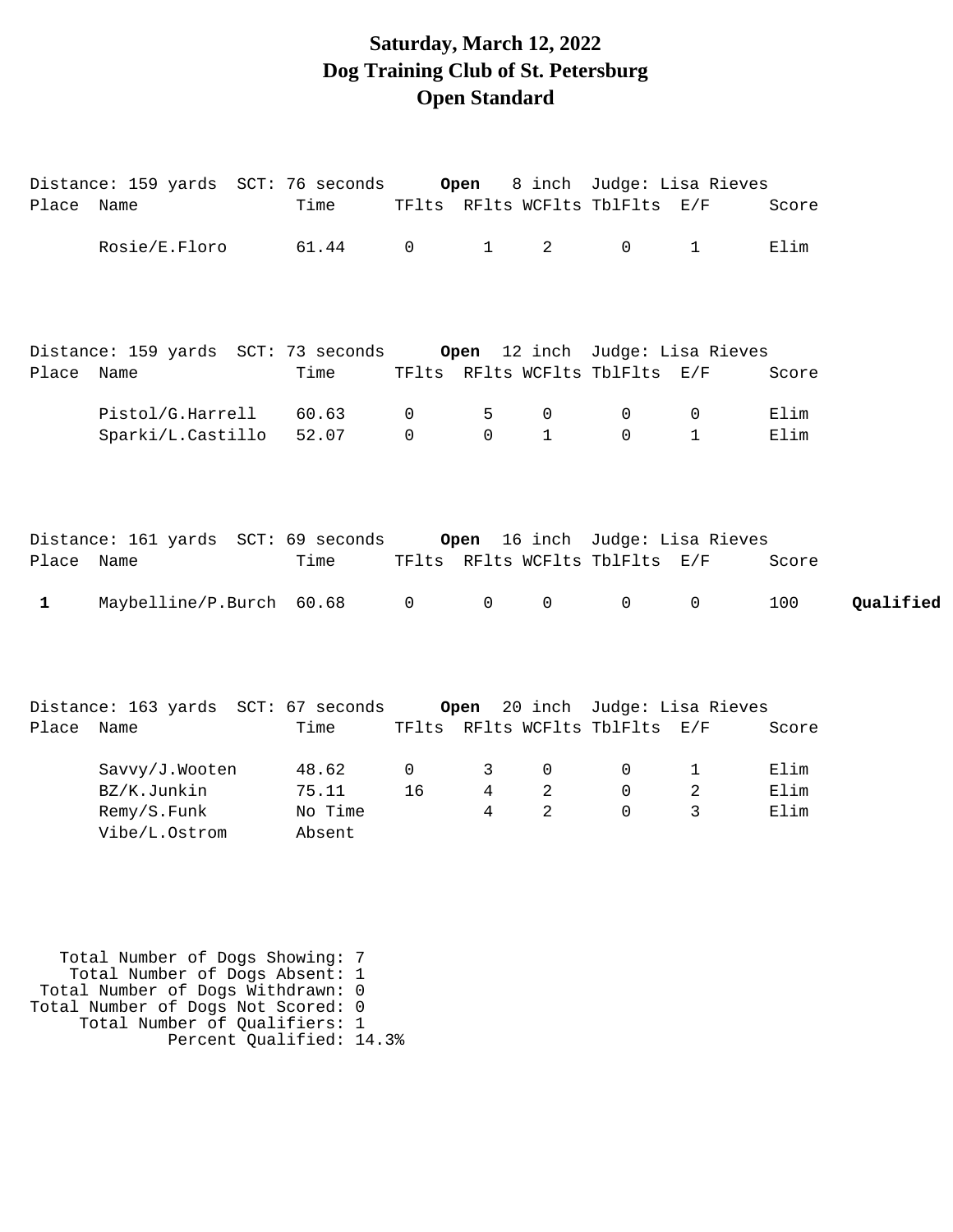Distance: 161 yards SCT: 74 seconds **Open Pref** 12 inch Judge: Lisa Rieves Place Name Time TFlts RFlts WCFlts TblFlts E/F Score

Flurry/K.Lucey Absent

Distance: 163 yards SCT: 72 seconds **Open Pref** 16 inch Judge: Lisa Rieves Place Name  $Time$  Time TFlts RFlts WCFlts TblFlts E/F Score Dash/S.Ritch 55.66 0 2 0 0 2 Elim

 Total Number of Dogs Showing: 1 Total Number of Dogs Absent: 1 Total Number of Dogs Withdrawn: 0 Total Number of Dogs Not Scored: 0 Total Number of Qualifiers: 0 Percent Qualified: 0.0%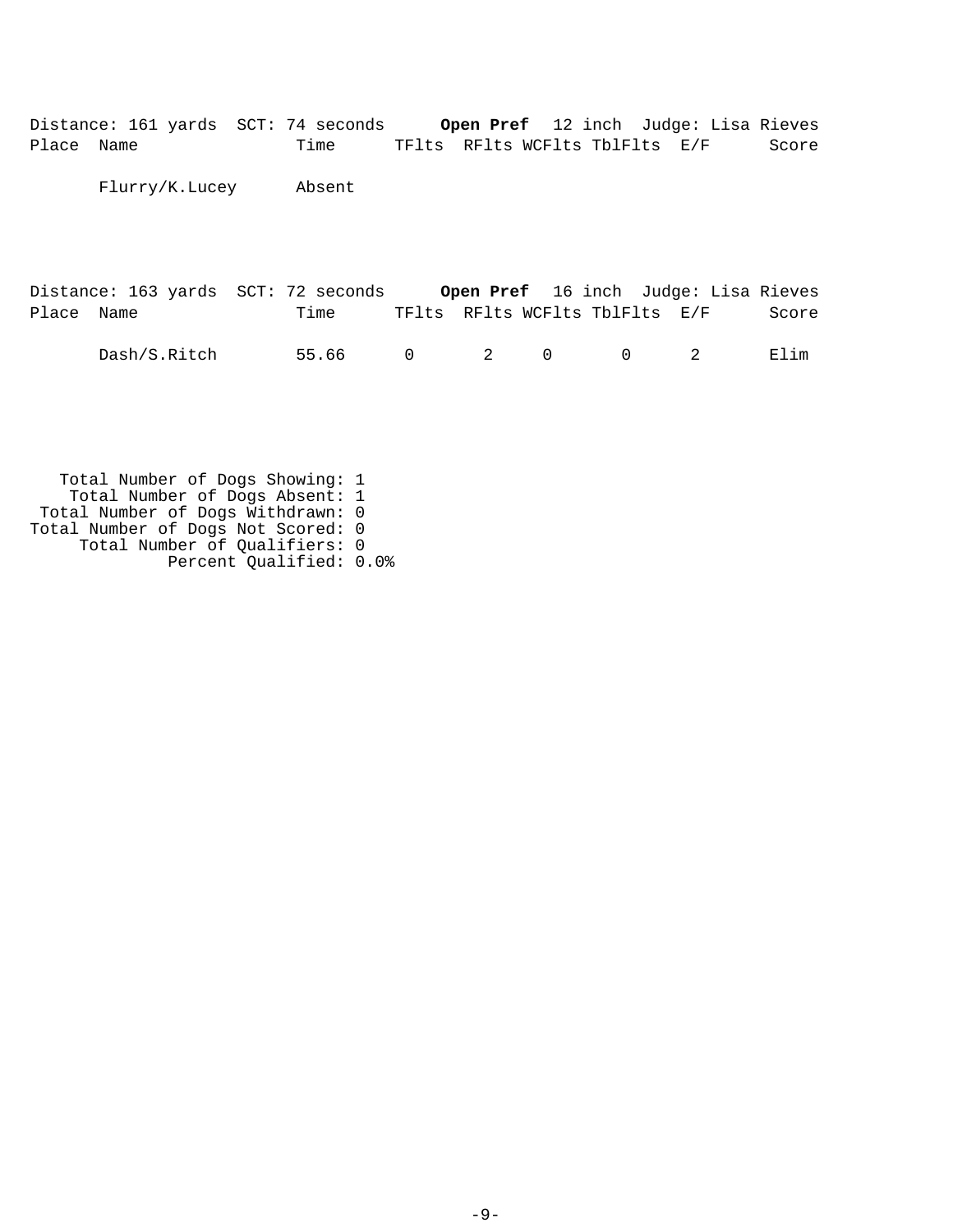## **Saturday, March 12, 2022 Dog Training Club of St. Petersburg Novice Standard**

|            | Distance: 141 yards SCT: 81 seconds |         |                |                |              | Novice A 8 inch Judge: Lisa Rieves         |                |       |           |
|------------|-------------------------------------|---------|----------------|----------------|--------------|--------------------------------------------|----------------|-------|-----------|
| Place Name |                                     | Time    |                |                |              | TFlts RFlts WCFlts TblFlts E/F             |                | Score |           |
| 1          | Badger/W.Fletcher                   | 52.64   | $\overline{0}$ | $\overline{0}$ | 0            | 0                                          | 0              | 100   | Qualified |
|            | Keira/J.Fletcher                    | 48.64   | $\Omega$       | $\mathbf 0$    | $\mathbf 0$  | $\mathbf 0$                                | $\mathbf 1$    | Elim  |           |
|            | Maizie/S.Terry                      | No Time |                | $\overline{2}$ | 2            | $\mathbf 0$                                | $\overline{2}$ | Elim  |           |
|            | Distance: 143 yards SCT: 69 seconds |         |                |                |              | <b>Novice A</b> 20 inch Judge: Lisa Rieves |                |       |           |
| Place Name |                                     | Time    |                |                |              | TFlts RFlts WCFlts TblFlts E/F             |                | Score |           |
|            | Ryker/S.Goetzinger 40.16            |         | $\overline{0}$ | $\overline{0}$ | $\mathsf{O}$ | $\mathbf 0$                                | $\mathbf 0$    | 100   | Oualified |

 Total Number of Dogs Showing: 4 Total Number of Dogs Absent: 0 Total Number of Dogs Withdrawn: 0 Total Number of Dogs Not Scored: 0 Total Number of Qualifiers: 2 Percent Qualified: 50.0%

|            | Distance: 141 yards SCT: 76 seconds |                 |  | <b>Novice B</b> 12 inch Judge: Lisa Rieves |       |           |
|------------|-------------------------------------|-----------------|--|--------------------------------------------|-------|-----------|
| Place Name |                                     | Time            |  | TFlts RFlts WCFlts TblFlts E/F             | Score |           |
|            | Mika/J.Skinner                      | 44.67 0 0 1 0 0 |  |                                            | 95    | Oualified |
|            | Ty/K.Schrimpf                       | 67.10           |  | $0 \qquad 1 \qquad 2 \qquad 0 \qquad 1$    | Elim  |           |

Distance: 142 yards SCT: 71 seconds **Novice B** 16 inch Judge: Lisa Rieves Place Name Time TFlts RFlts WCFlts TblFlts E/F Score

Presto/L.Gilman Absent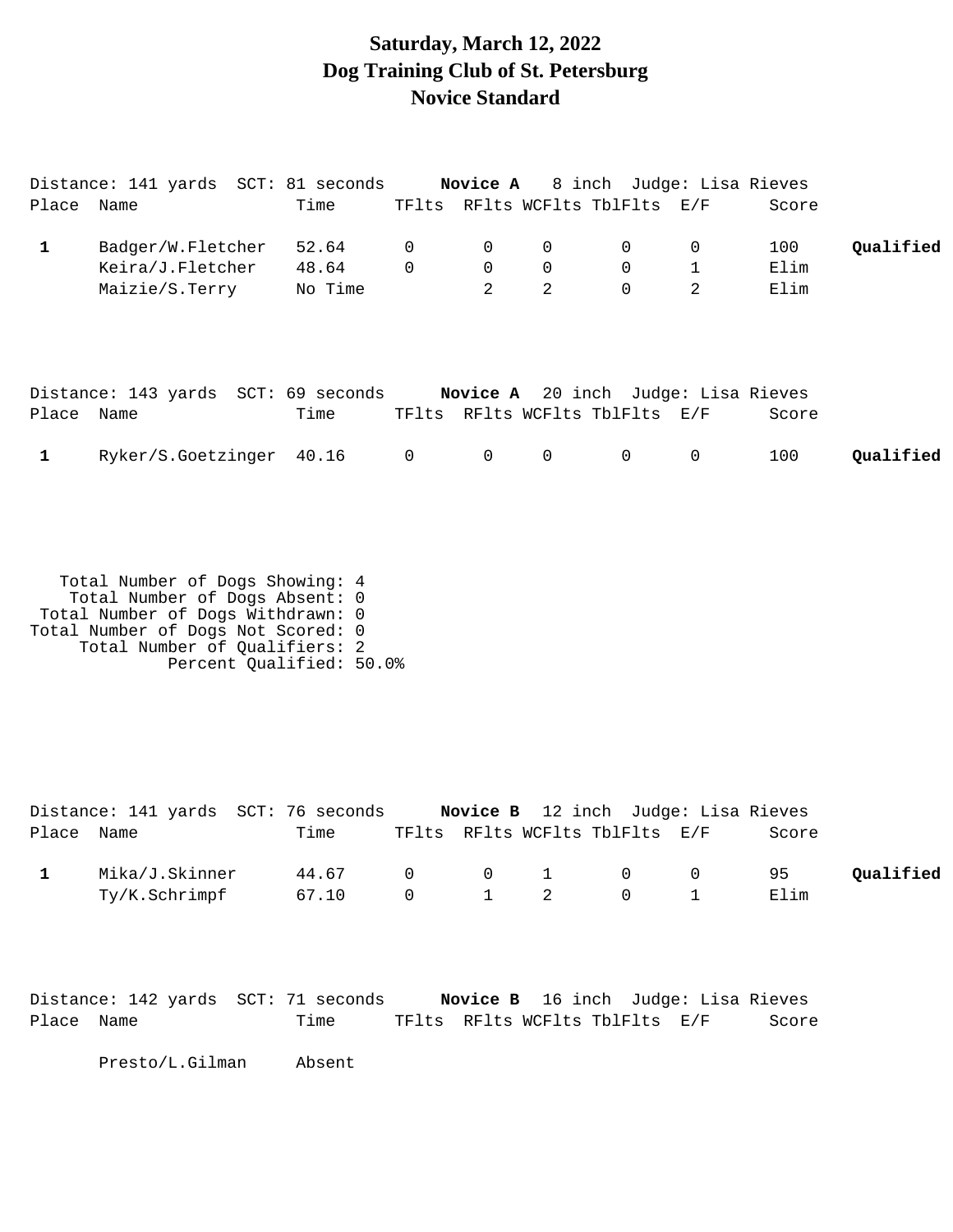|            | Distance: 143 yards SCT: 69 seconds |       |  | <b>Novice B</b> 20 inch Judge: Lisa Rieves |       |           |
|------------|-------------------------------------|-------|--|--------------------------------------------|-------|-----------|
| Place Name |                                     | Time  |  | TFlts RFlts WCFlts TblFlts E/F             | Score |           |
|            | Spur/D.Salerno                      | 44.70 |  |                                            | 90.   | Oualified |
|            | Stitch/M.FortSchnei 79.19           |       |  | 10 2 2 2 1                                 | Elim  |           |

 Total Number of Dogs Showing: 4 Total Number of Dogs Absent: 1 Total Number of Dogs Withdrawn: 0 Total Number of Dogs Not Scored: 0 Total Number of Qualifiers: 2 Percent Qualified: 50.0%

Distance: 141 yards SCT: 86 seconds **Novice Pref** 4 inch Judge: Lisa Rieves Place Name Time TFlts RFlts WCFlts TblFlts E/F Score Libby/C.Molitaris No Time  $2$  0 0 1 Elim Elvis/C.Molitaris No Time  $4$  1 0 2 Elim

Distance: 143 yards SCT: 74 seconds **Novice Pref** 16 inch Judge: Lisa Rieves Place Name Time TFlts RFlts WCFlts TblFlts E/F Score

Dyson/D.Sontheimer Absent

 Total Number of Dogs Showing: 2 Total Number of Dogs Absent: 1 Total Number of Dogs Withdrawn: 0 Total Number of Dogs Not Scored: 0 Total Number of Qualifiers: 0 Percent Qualified: 0.0%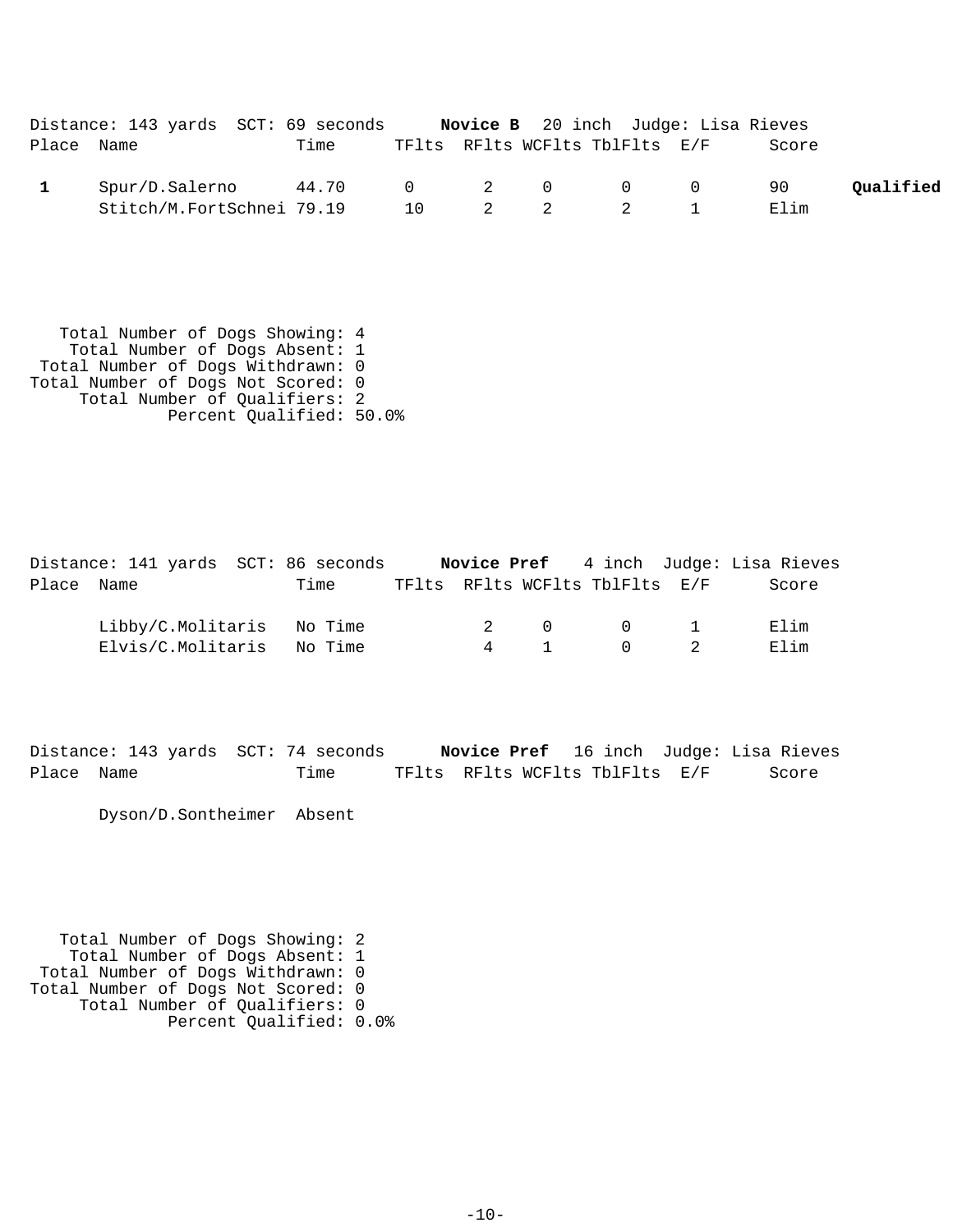### **Saturday, March 12, 2022 Dog Training Club of St. Petersburg Master/Excellent JWW**

|       | Distance: 156 yards SCT: 48 seconds Excellent 12 inch Judge: Lisa Rieves |       |          |                |              |                                |                            |       |
|-------|--------------------------------------------------------------------------|-------|----------|----------------|--------------|--------------------------------|----------------------------|-------|
| Place | Name                                                                     | Time  |          |                |              | TFlts RFlts WCFlts TblFlts E/F |                            | Score |
|       | Layla/R.Butto                                                            | 66.21 | 54       | $\overline{2}$ | $\mathbf{1}$ | $\mathbf 0$                    | $\mathbf{1}$               | Elim  |
|       | Distance: 159 yards SCT: 45 seconds Excellent                            |       |          |                |              |                                | 16 inch Judge: Lisa Rieves |       |
| Place | Name                                                                     | Time  |          |                |              | TFlts RFlts WCFlts TblFlts     | E/F                        | Score |
|       | Hero/D.Thomason                                                          | 42.01 | $\Omega$ | 1              | $\mathbf 0$  | 0                              | $\Omega$                   | Elim  |
|       | Poppy/F.Calci                                                            | 67.65 | 66       | $\mathbf{1}$   | $\mathbf 0$  | $\mathbf 0$                    | $\mathbf 0$                | Elim  |
|       | Smitty/J.Miller                                                          | 57.22 | 36       | $\Omega$       | $\Omega$     | $\Omega$                       | $\Omega$                   | 64    |
|       | Distance: 162 yards SCT: 43 seconds Excellent                            |       |          |                |              |                                | 20 inch Judge: Lisa Rieves |       |
| Place | Name                                                                     | Time  | TFlts    |                |              | RFlts WCFlts TblFlts           | E/F                        | Score |
|       | Rizzo/R.Henson                                                           | 58.57 | 45       | 3              | $\mathbf{1}$ | $\mathbf 0$                    | 1                          | Elim  |
|       | Savvy/J.Wooten                                                           | 46.38 | 9        | $\overline{4}$ | 4            | $\mathbf 0$                    | 3                          | Elim  |
|       | Remy/S.Funk                                                              | 56.61 | 39       | 4              | $\mathbf{1}$ | $\Omega$                       | $\mathbf{1}$               | Elim  |

 Total Number of Dogs Showing: 7 Total Number of Dogs Absent: 0 Total Number of Dogs Withdrawn: 0 Total Number of Dogs Not Scored: 0 Total Number of Qualifiers: 0 Percent Qualified: 0.0%

|                         | Distance: 156 yards SCT: 51 seconds |                 |  | Master 8 inch Judge: Lisa Rieves |       |           |
|-------------------------|-------------------------------------|-----------------|--|----------------------------------|-------|-----------|
| Place Name              |                                     | Time            |  | TFlts RFlts WCFlts TblFlts E/F   | Score |           |
|                         | Buzz/B.Dumbaugh                     | 30.78 0 0 0 0 0 |  |                                  | 100   | Oualified |
| $\overline{\mathbf{2}}$ | Poppy/R.Baxter                      | 36.91 0 0 0 0 0 |  |                                  | 100   | Qualified |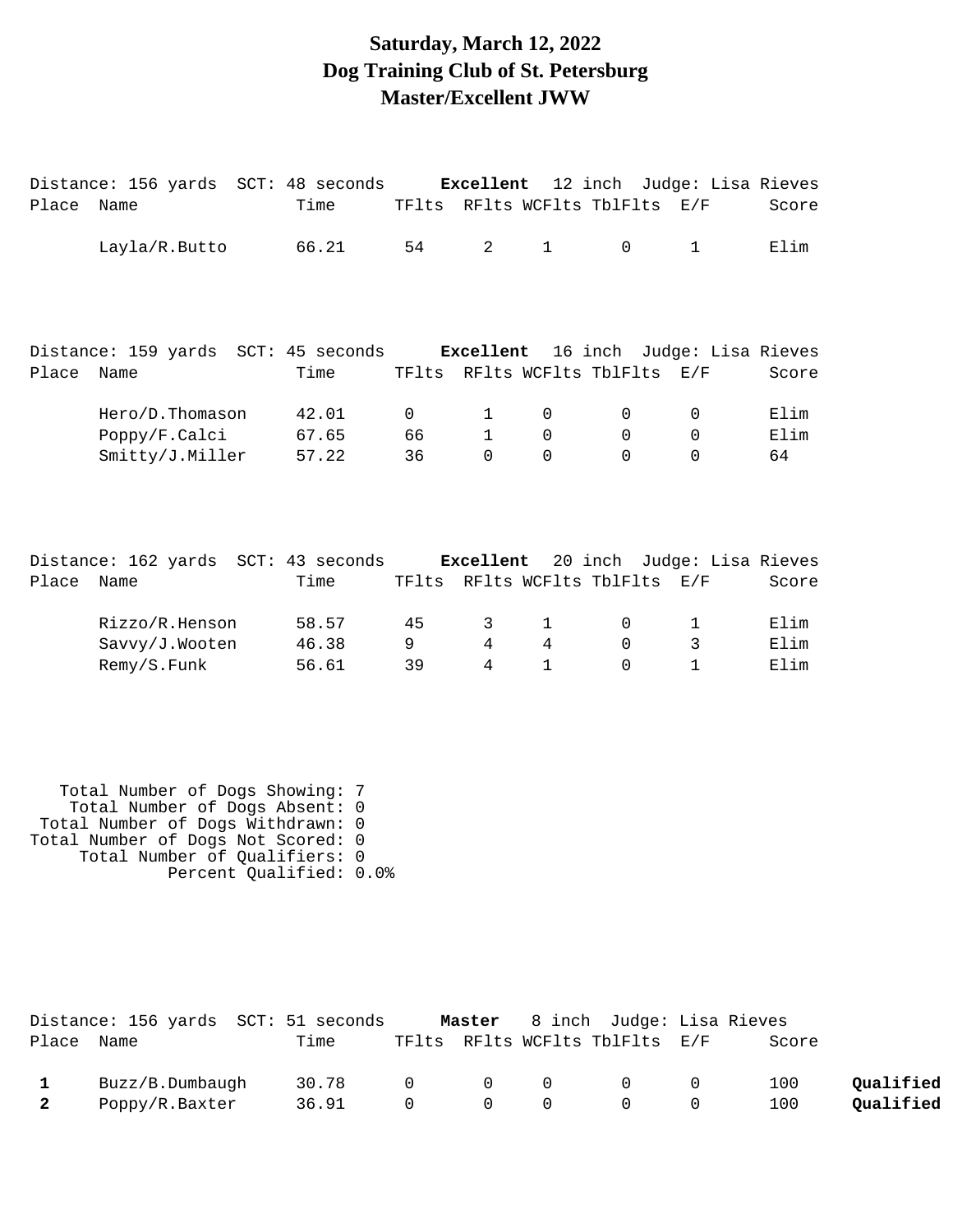|   | Lexi/C.Tolson             | 38.57 |  |   |  | 100  | Qualified |
|---|---------------------------|-------|--|---|--|------|-----------|
| 4 | Rhythm/K.Loman Chio 38.67 |       |  | 0 |  | 100  | Qualified |
|   | Buff/S.Michaels           | 32.43 |  | 0 |  | Elim |           |
|   | Bindi/R.Stille            | 39.62 |  | 0 |  | Elim |           |
|   | Moka/M.Douglas            | 38.82 |  | 0 |  | 100  | Qualified |
|   | Kenna/K.Short             | 45.24 |  | 0 |  | 100  | Qualified |
|   | Ariel/G.Harrell           | 47.87 |  | 0 |  | 100  | Qualified |

|              | Distance: 156 yards<br>SCT: | 48 seconds |       | Master   | 12 inch      | Judge: Lisa Rieves   |     |       |           |
|--------------|-----------------------------|------------|-------|----------|--------------|----------------------|-----|-------|-----------|
| Place        | Name                        | Time       | TFlts |          |              | RFlts WCFlts TblFlts | E/F | Score |           |
|              | Blaze/S.Michaels            | 30.55      |       | $\Omega$ | 0            | 0                    | 0   | 100   | Qualified |
| $\mathbf{2}$ | Jester/J.Chodelka           | 34.75      |       | $\Omega$ | $\Omega$     | 0                    | 0   | 100   | Qualified |
| 3            | Jake/F.Salvas               | 36.82      | 0     | $\Omega$ | $\Omega$     | $\Omega$             | 0   | 100   | Qualified |
|              | Luke/F.Salvas               | 52.90      | 12    | 2        | $\mathbf{1}$ | $\Omega$             |     | Elim  |           |
|              | Phineas/D.Englund           | 49.05      | 3     |          |              | 0                    | 0   | Elim  |           |
|              | Zach/R.Carlin               | 32.22      |       | 1        |              | 0                    |     | Elim  |           |
|              | Janie/K.Schrimpf            | 40.92      |       |          | 2            | 0                    |     | Elim  |           |
|              | Franci/G.Richards           | Absent     |       |          |              |                      |     |       |           |
|              | Biscuit/J.Routh             | Absent     |       |          |              |                      |     |       |           |

|              | Distance: 159 yards | SCT: 45 seconds |          | Master   | 16 inch        | Judge: Lisa Rieves   |             |       |           |
|--------------|---------------------|-----------------|----------|----------|----------------|----------------------|-------------|-------|-----------|
| Place        | Name                | Time            | TFlts    |          |                | RFlts WCFlts TblFlts | E/F         | Score |           |
| 1            | Wicked/S.Michaels   | 24.95           | $\Omega$ | $\Omega$ | $\Omega$       | $\Omega$             | 0           | 100   | Qualified |
| $\mathbf{2}$ | Senna/E.Barshack    | 32.61           |          | 0        | $\mathbf 0$    | $\Omega$             | $\Omega$    | 100   | Qualified |
| 3            | Daisy/M.Panzeri     | 32.76           |          | 0        | $\mathbf 0$    | 0                    | $\mathbf 0$ | 100   | Qualified |
| 4            | Ivan/E.Ewins        | 39.67           | $\Omega$ | $\Omega$ | 0              | $\Omega$             | $\mathbf 0$ | 100   | Qualified |
|              | Meq/P.Gelb          | No Time         |          | 2        | $\overline{2}$ | $\Omega$             | 3           | Elim  |           |
|              | Cash/J.Schlueter    | 45.98           | $\Omega$ | 0        |                | 0                    | 0           | Elim  |           |
|              | Bogey/D.Atkinson    | No Time         |          |          | $\Omega$       | $\Omega$             | 1           | Elim  |           |
|              | Spencer/J.Wooten    | 36.01           | $\Omega$ | 3        |                | $\Omega$             |             | Elim  |           |
|              | $Gus/A$ . Gandy     | 51.99           | 18       | 3        | 2              | $\Omega$             | 1           | Elim  |           |
|              | Trudy/B.Jordan      | 48.73           | 9        |          | $\mathbf{1}$   | $\Omega$             | $\Omega$    | Elim  |           |
|              | Epic/J.Lipsio       | 53.31           | 24       | 0        | 0              | 0                    | $\mathbf 0$ | 76    |           |
|              | Jolie/S.Holder      | Absent          |          |          |                |                      |             |       |           |
|              | Tyler/L.Coleman     | 41.92           |          | $\Omega$ | 0              | $\Omega$             | $\Omega$    | 100   | Oualified |
|              |                     |                 |          |          |                |                      |             |       |           |

|              |               | Distance: 162 yards SCT: 43 seconds |                                         |                                 | Master 20 inch Judge: Lisa Rieves          |       |           |
|--------------|---------------|-------------------------------------|-----------------------------------------|---------------------------------|--------------------------------------------|-------|-----------|
| Place Name   |               | Time                                |                                         |                                 | TFlts RFlts WCFlts TblFlts E/F             | Score |           |
| $\mathbf{1}$ | Briar/H.Buck  | 31.99                               | $\begin{matrix} 0 & 0 & 0 \end{matrix}$ |                                 | $\overline{0}$ 0                           | 100   | Oualified |
|              | Rhett/B.Scott | 34.58                               | $\overline{0}$                          | $\begin{matrix}0&0\end{matrix}$ | $\begin{array}{ccc} & & & 0 & \end{array}$ | 100   | Oualified |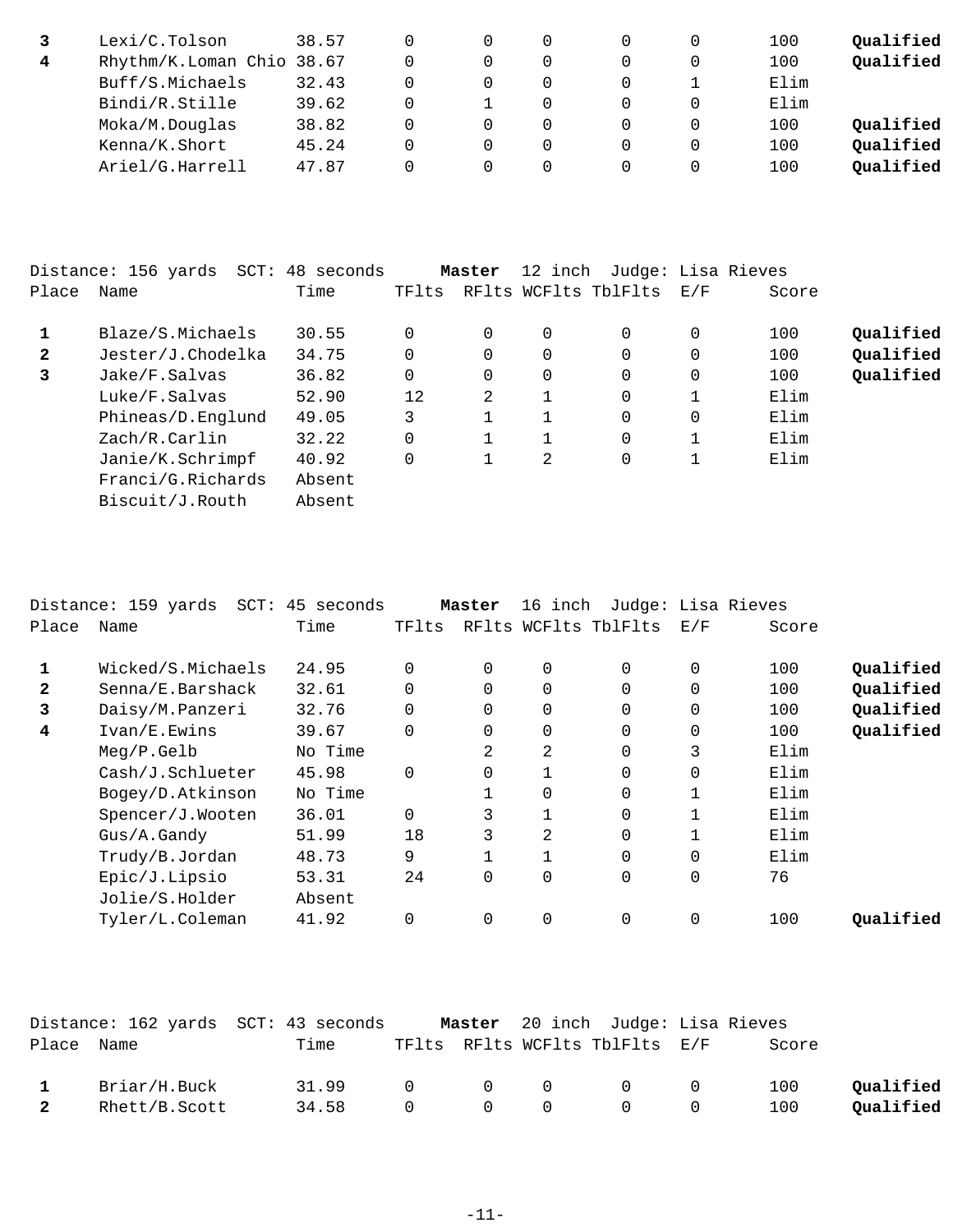| 3 | Gia/D.Berry               | 37.58   | $\Omega$ | $\Omega$ | $\Omega$       | $\Omega$ | $\Omega$ | 100  | Qualified |
|---|---------------------------|---------|----------|----------|----------------|----------|----------|------|-----------|
| 4 | Luna/R.Baxter             | 37.74   | $\Omega$ |          | 0              | $\Omega$ | $\Omega$ | 100  | Qualified |
|   | Hobbes/J.Joyce            | 43.26   | $\Omega$ | $\Omega$ | $\overline{0}$ | $\Omega$ |          | Elim |           |
|   | Axl Rose/J.O'Neill        | 53.39   | 30       | $\Omega$ | $\mathbf 0$    | $\Omega$ | $\Omega$ | 70   |           |
|   | Dilly Dilly/E.Fatch 36.88 |         | $\Omega$ |          |                | $\Omega$ |          | Elim |           |
|   | Gemma/S.Hyde              | 35.47   | $\Omega$ | $\Omega$ |                | $\Omega$ | $\Omega$ | Elim |           |
|   | Goose/J.Smith             | 57.40   | 42       |          | $\overline{0}$ | $\Omega$ | 0        | Elim |           |
|   | Gem/L.Ostrom              | 29.95   | $\Omega$ | 0        | $\mathbf 0$    | $\Omega$ |          | Elim |           |
|   | Chase/D.Crowell           | 48.22   | 15       | 2        |                | $\Omega$ | $\Omega$ | Elim |           |
|   | Bebop/G.Storm             | No Time |          |          | 2              | $\Omega$ | $\Omega$ | Elim |           |
|   | Nic/L.FortSchneider 43.41 |         | $\Omega$ |          |                | 0        | $\Omega$ | Elim |           |
|   | Kaizen/L.FortSchnei 40.09 |         | $\Omega$ |          | $\Omega$       | $\Omega$ | $\Omega$ | 100  | Oualified |
|   | TKO/D.Donaldson           | 42.72   | $\Omega$ | 0        | $\Omega$       | $\Omega$ | $\Omega$ | 100  | Qualified |
|   | Khanner/L.Rounds          | 40.31   | $\Omega$ | 0        | $\overline{0}$ | $\Omega$ | 0        | 100  | Qualified |
|   | Nova/C.Derby              | Absent  |          |          |                |          |          |      |           |

|            | Distance: 162 yards SCT: 46 seconds |         |        |              | Master 24 inch Judge: Lisa Rieves      |       |
|------------|-------------------------------------|---------|--------|--------------|----------------------------------------|-------|
| Place Name |                                     | Time    |        |              | TFlts RFlts WCFlts TblFlts E/F         | Score |
|            | Willow/C.Witt                       | No Time |        |              | 1 1 0 1                                | Elim  |
|            | Ocean/J.Valentovich No Time         |         | $\cap$ | $\mathbf{1}$ | $\begin{array}{ccc} 0 & 1 \end{array}$ | Flim  |

| Total Number of Dogs Showing: 46   |  |
|------------------------------------|--|
| Total Number of Dogs Absent: 4     |  |
| Total Number of Dogs Withdrawn: 0  |  |
| Total Number of Dogs Not Scored: 0 |  |
| Total Number of Qualifiers: 22     |  |
| Percent Qualified: 47.8%           |  |

|            | Distance: 156 yards SCT: 53 seconds |      |  |                                | <b>Excellent Pref</b> 8 inch Judge: Lisa Rieves |
|------------|-------------------------------------|------|--|--------------------------------|-------------------------------------------------|
| Place Name |                                     | Time |  | TFlts RFlts WCFlts TblFlts E/F | Score                                           |
|            | Athena/A.Crawford 64.15             |      |  | 33 0 0 0 0                     | 67                                              |

|            | Distance: 162 yards SCT: 48 seconds |                  |  |                                | <b>Excellent Pref</b> 16 inch Judge: Lisa Rieves |
|------------|-------------------------------------|------------------|--|--------------------------------|--------------------------------------------------|
| Place Name |                                     | Time             |  | TFlts RFlts WCFlts TblFlts E/F | Score                                            |
|            | Dash/S.Ritch                        | 57.67 27 3 1 0 5 |  |                                | Elim                                             |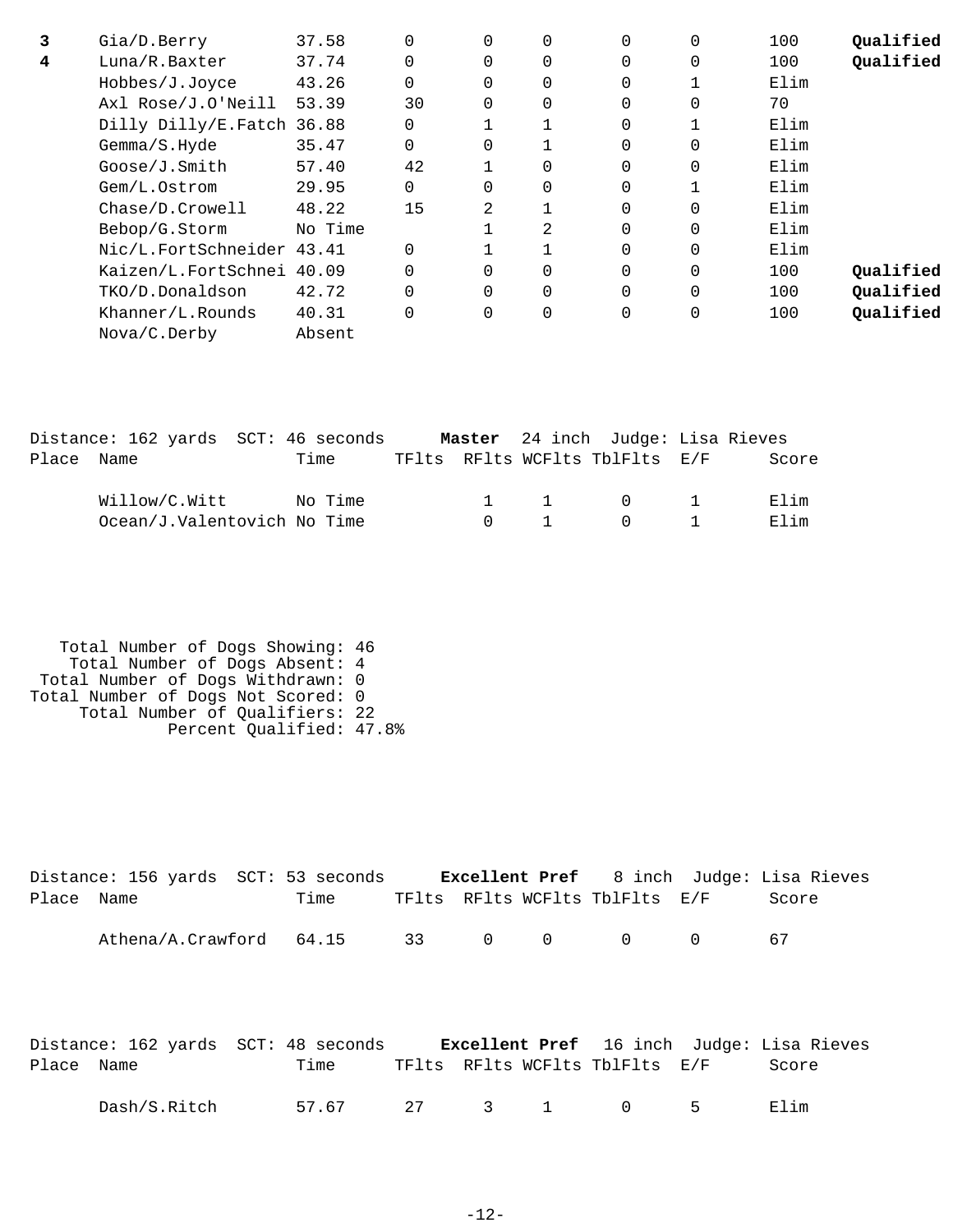| Total Number of Dogs Showing: 2    |  |
|------------------------------------|--|
| Total Number of Dogs Absent: 0     |  |
| Total Number of Dogs Withdrawn: 0  |  |
| Total Number of Dogs Not Scored: 0 |  |
| Total Number of Qualifiers: 0      |  |
| Percent Qualified: 0.0%            |  |

|       | Distance: 156 yards SCT: 56 seconds            |       |          |                         |                |                                |     | <b>Master Pref</b> 4 inch Judge: Lisa Rieves |           |
|-------|------------------------------------------------|-------|----------|-------------------------|----------------|--------------------------------|-----|----------------------------------------------|-----------|
| Place | Name                                           | Time  |          |                         |                | TFlts RFlts WCFlts TblFlts E/F |     | Score                                        |           |
|       | Willow/K.Loman Chio 46.15     0    0    0    0 |       |          |                         |                |                                | - 0 | 100                                          | Oualified |
|       | Maddie/M.Rulli                                 | 52.99 | $\Omega$ | $\Omega$                | $\Omega$       | $\Omega$                       |     | 100                                          | Qualified |
|       | General/K.Loman Chi 72.50                      |       | 48       | $\overline{\mathbf{3}}$ |                | $\Omega$                       |     | Elim                                         |           |
|       | Coco/R.Stille                                  | 60.99 | 12       |                         | $\overline{2}$ |                                |     | Elim                                         |           |

|              | Distance: 156 yards<br>SCT: | 53 seconds |          | Master Pref |             | 8 inch               |          | Judge: Lisa Rieves |           |
|--------------|-----------------------------|------------|----------|-------------|-------------|----------------------|----------|--------------------|-----------|
| Place        | Name                        | Time       | TFlts    |             |             | RFlts WCFlts TblFlts | E/F      | Score              |           |
|              | Tammy/A.Johnson-Moz 29.31   |            | 0        | $\Omega$    | $\mathbf 0$ | $\Omega$             | 0        | 100                | Qualified |
| $\mathbf{2}$ | Willie/S.Pocs               | 38.27      | 0        | $\Omega$    | 0           | $\Omega$             | 0        | 100                | Qualified |
| 3            | Ray/J.Chodelka              | 38.37      | 0        | $\Omega$    | 0           | $\Omega$             | 0        | 100                | Qualified |
|              | Razzle/L.Larsen             | 50.23      | 0        | 0           | 2           | $\Omega$             |          | Elim               |           |
|              | Dobby/A.Stevenson           | 51.30      | 0        | 2           | $\mathbf 0$ | $\Omega$             | $\Omega$ | Elim               |           |
|              | Nogglett Lutz/L. Lut 53.80  |            | $\Omega$ |             |             | $\Omega$             |          | Elim               |           |
|              | Trinity/A.Johnson-M 54.27   |            |          |             | 0           | 0                    | 0        | 97                 |           |

|              | Distance: 159 yards<br>$SCT$ : | 50 seconds |          | Master Pref |          | 12 inch              |          | Judge: Lisa Rieves |           |
|--------------|--------------------------------|------------|----------|-------------|----------|----------------------|----------|--------------------|-----------|
| Place        | Name                           | Time       | TFlts    |             |          | RFlts WCFlts TblFlts | E/F      | Score              |           |
|              | Jax/D.Crowell                  | 34.90      | $\Omega$ | 0           | 0        | $\Omega$             | 0        | 100                | Qualified |
| $\mathbf{2}$ | Vera/A.Gandy                   | 40.80      | $\Omega$ |             | $\Omega$ | $\Omega$             |          | 100                | Qualified |
| 3            | Calie/D.Englund                | 41.84      | $\Omega$ | $\Omega$    | $\Omega$ | $\Omega$             | $\Omega$ | 100                | Qualified |
| 4            | Breeze/L.Calci                 | 43.99      | $\Omega$ | $\Omega$    | $\Omega$ | $\Omega$             | $\Omega$ | 100                | Qualified |
|              | Bryden/S.Hyde                  | 54.87      | 12       | 0           | 1        | 0                    |          | Elim               |           |
|              | Smokey/J.McCleskey             | 61.74      | 33       |             | 2        | $\Omega$             |          | Elim               |           |
|              | Blue/P.McBride                 | 44.24      | 0        |             | 1        | $\Omega$             |          | Elim               |           |
|              | Echo/J.Killeen                 | 51.04      | 3        | 0           | 1        | $\Omega$             | $\Omega$ | Elim               |           |
|              | Jessie/K.Jones                 | No Time    |          | 0           | 1        | 0                    |          | Elim               |           |
|              | $Ro$ ja/P.Cambier              | Absent     |          |             |          |                      |          |                    |           |
|              | Zuzu/M.Cambier                 | Absent     |          |             |          |                      |          |                    |           |
|              |                                |            |          |             |          |                      |          |                    |           |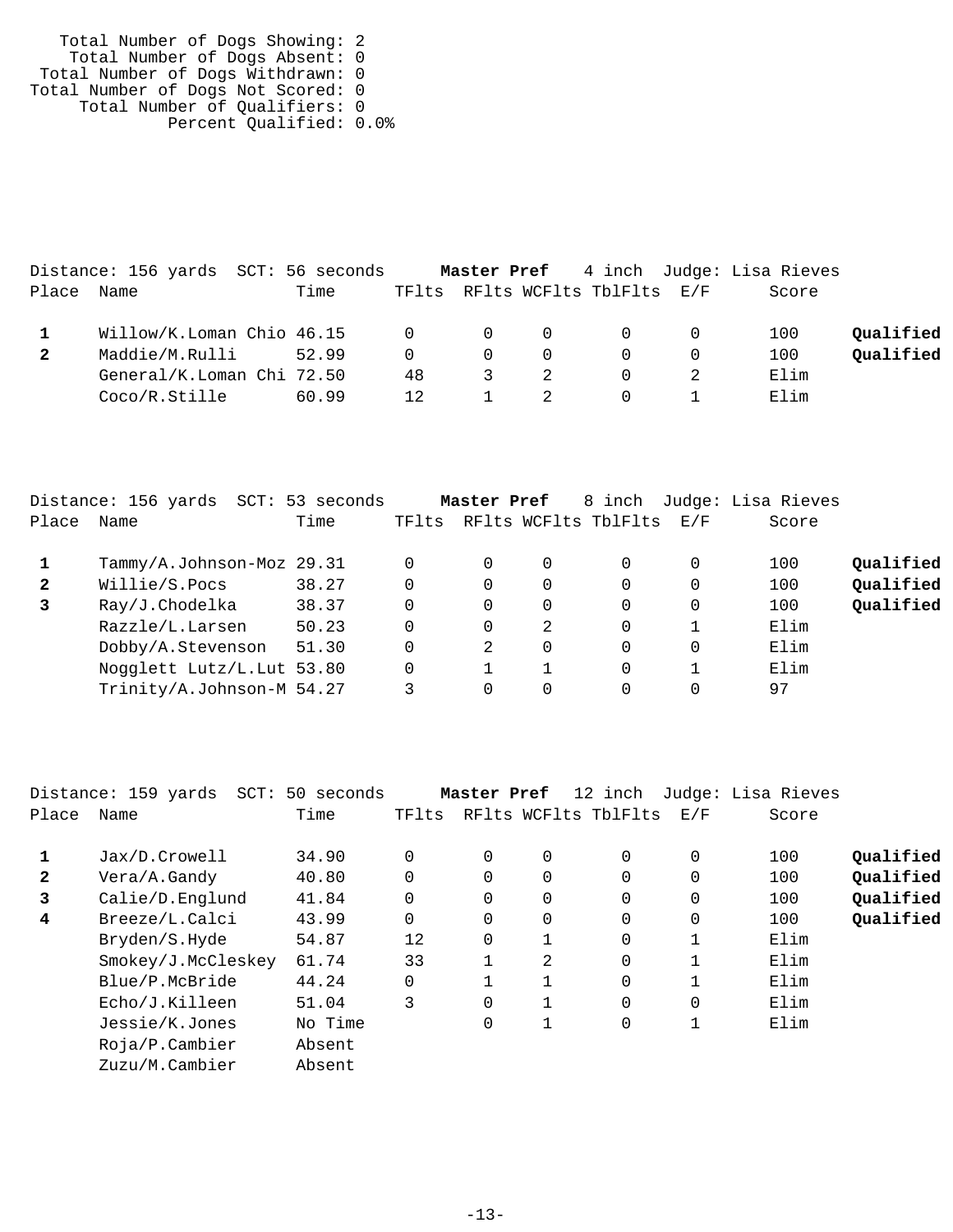|              | Distance: 162 yards<br>SCT: | 48 seconds |       | Master Pref |   | 16 inch              |          | Judge: Lisa Rieves |           |
|--------------|-----------------------------|------------|-------|-------------|---|----------------------|----------|--------------------|-----------|
| Place        | Name                        | Time       | TFlts |             |   | RFlts WCFlts TblFlts | E/F      | Score              |           |
|              | Bindy/L.Grgurich            | 35.61      |       | 0           | 0 |                      | $\Omega$ | 100                | Qualified |
| $\mathbf{2}$ | Zeke/R.Henson               | 36.33      |       | 0           | 0 |                      | $\Omega$ | 100                | Qualified |
|              | Katie/L.Wilken              | 38.87      |       | $\Omega$    | 0 |                      | $\Omega$ | 100                | Qualified |
|              | Winnie/J.Smith              | 45.05      |       |             |   |                      |          | Elim               |           |
|              | Coqui/L.Wilken              | 45.02      |       | $\Omega$    | 0 |                      |          | Elim               |           |
|              |                             |            |       |             |   |                      |          |                    |           |

|            |               | Distance: 162 yards SCT: 51 seconds |  |                                            | Master Pref 20 inch Judge: Lisa Rieves |           |
|------------|---------------|-------------------------------------|--|--------------------------------------------|----------------------------------------|-----------|
| Place Name |               | Time                                |  | TFlts RFlts WCFlts TblFlts E/F             | Score                                  |           |
|            | Benny/J.Joyce | 42.50 0 0 0                         |  | $\begin{array}{ccc} & & & 0 & \end{array}$ | 100                                    | Qualified |

| Total Number of Dogs Showing: 26   |  |
|------------------------------------|--|
| Total Number of Dogs Absent: 2     |  |
| Total Number of Dogs Withdrawn: 0  |  |
| Total Number of Dogs Not Scored: 0 |  |
| Total Number of Qualifiers: 13     |  |
| Percent Qualified: 50.0%           |  |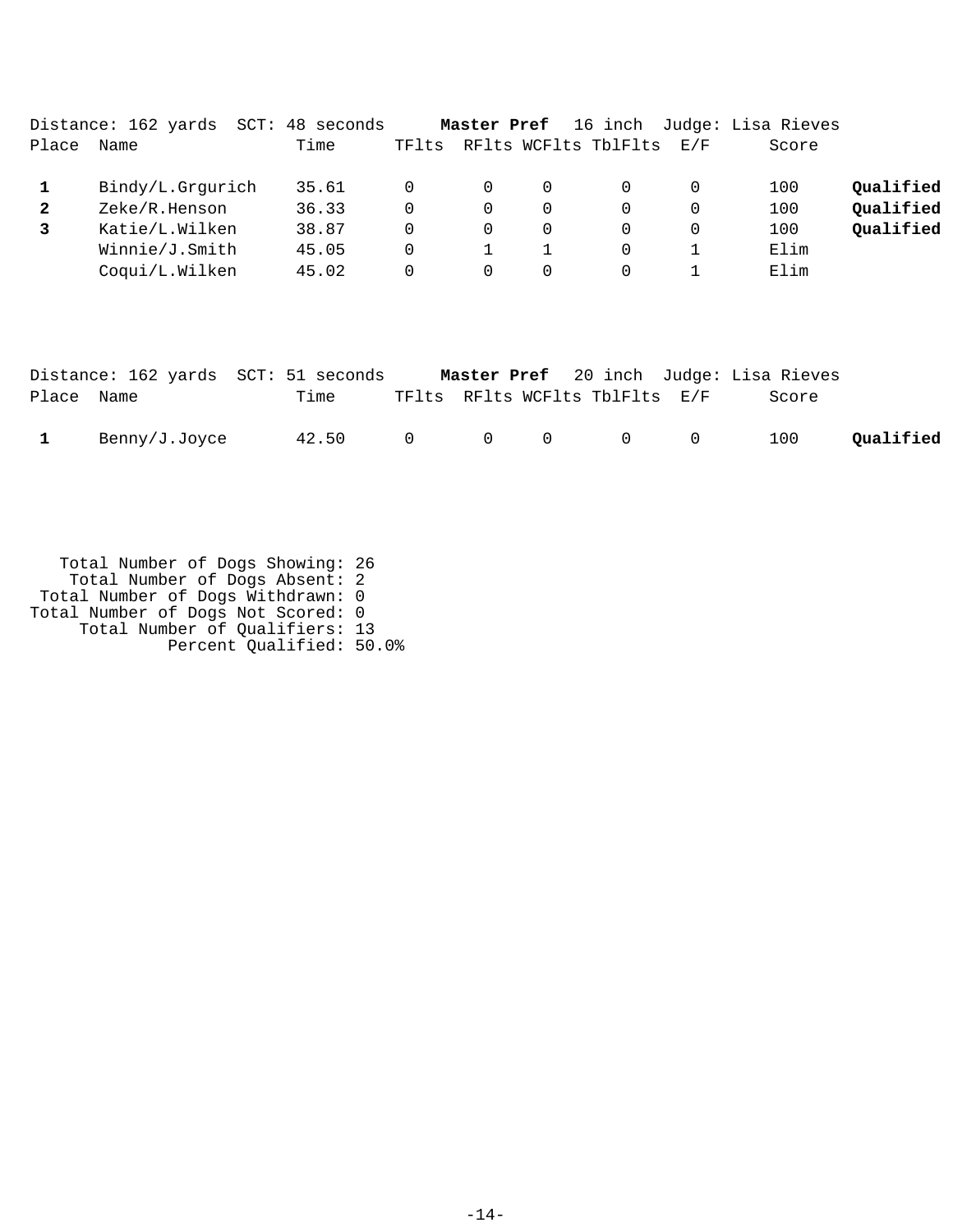### **Saturday, March 12, 2022 Dog Training Club of St. Petersburg Open JWW**

|              | Distance: 139 yards  SCT: 46 seconds <b>Open</b> 12 inch  Judge: Lisa Rieves |        |                                |                |              |                                |              |       |           |
|--------------|------------------------------------------------------------------------------|--------|--------------------------------|----------------|--------------|--------------------------------|--------------|-------|-----------|
| Place Name   |                                                                              | Time   |                                |                |              | TFlts RFlts WCFlts TblFlts E/F |              | Score |           |
|              | Sparki/L.Castillo 47.43                                                      |        | $\overline{2}$                 | $\overline{2}$ | $\mathbf{1}$ | $\overline{0}$                 | $\mathbf{1}$ | Elim  |           |
|              | Neo/J.Schlueter                                                              | 34.88  | $\mathsf{O}$                   | $\mathbf{1}$   | 2            | $\Omega$                       | $\mathbf 1$  | Elim  |           |
|              |                                                                              |        |                                |                |              |                                |              |       |           |
|              | Distance: 141 yards SCT: 43 seconds     Open 16 inch Judge: Lisa Rieves      |        |                                |                |              |                                |              |       |           |
| Place Name   |                                                                              | Time   |                                |                |              | TFlts RFlts WCFlts TblFlts E/F |              | Score |           |
|              | Maybelline/P.Burch 44.02                                                     |        | $2 \left( \frac{1}{2} \right)$ | $\mathsf{O}$   | $\mathbf{1}$ | $\Omega$                       | $\mathbf{1}$ | Elim  |           |
|              |                                                                              |        |                                |                |              |                                |              |       |           |
|              | Distance: 143 yards  SCT: 41 seconds <b>Open</b> 20 inch  Judge: Lisa Rieves |        |                                |                |              |                                |              |       |           |
| Place Name   |                                                                              | Time   |                                |                |              | TFlts RFlts WCFlts TblFlts E/F |              | Score |           |
| $\mathbf{1}$ | BZ/K.Junkin                                                                  | 33.49  | $\Omega$                       | $\mathbf 0$    | $\mathbf 0$  | $\overline{0}$                 | $\mathbf 0$  | 100   | Qualified |
|              | Stitch/M.FortSchnei 68.53<br>Vibe/L.Ostrom                                   | Absent | 54                             | $\mathbf{1}$   | $\mathbf{1}$ | $\Omega$                       | $\mathbf 1$  | Elim  |           |
|              |                                                                              |        |                                |                |              |                                |              |       |           |

 Total Number of Dogs Showing: 5 Total Number of Dogs Absent: 1 Total Number of Dogs Withdrawn: 0 Total Number of Dogs Not Scored: 0 Total Number of Qualifiers: 1 Percent Qualified: 20.0%

Distance: 141 yards SCT: 48 seconds **Open Pref** 12 inch Judge: Lisa Rieves Place Name Time TFlts RFlts WCFlts TblFlts E/F Score

Flurry/K.Lucey Absent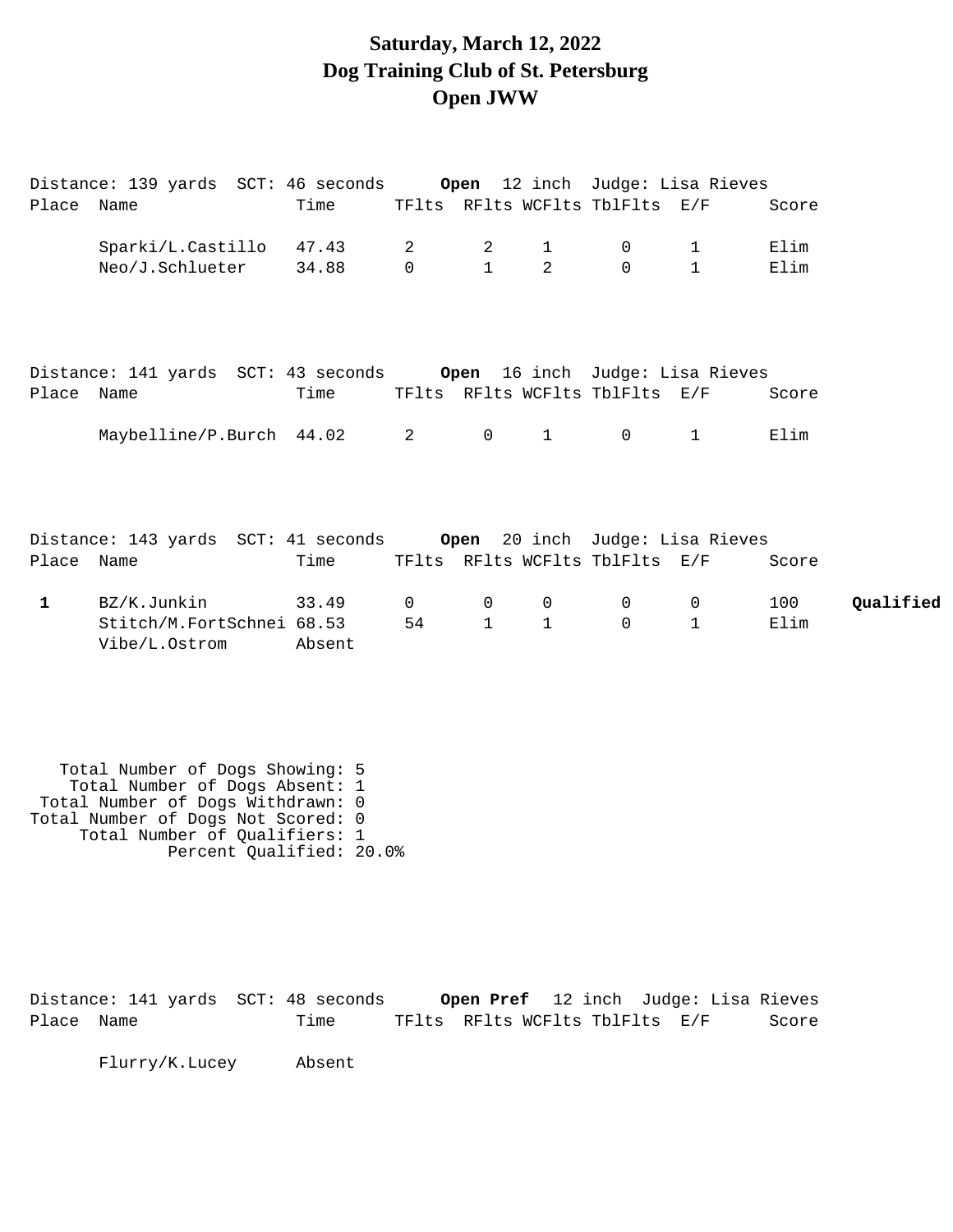Total Number of Dogs Showing: 0 Total Number of Dogs Absent: 1 Total Number of Dogs Withdrawn: 0 Total Number of Dogs Not Scored: 0 Total Number of Qualifiers: 0 Percent Qualified: 0.0%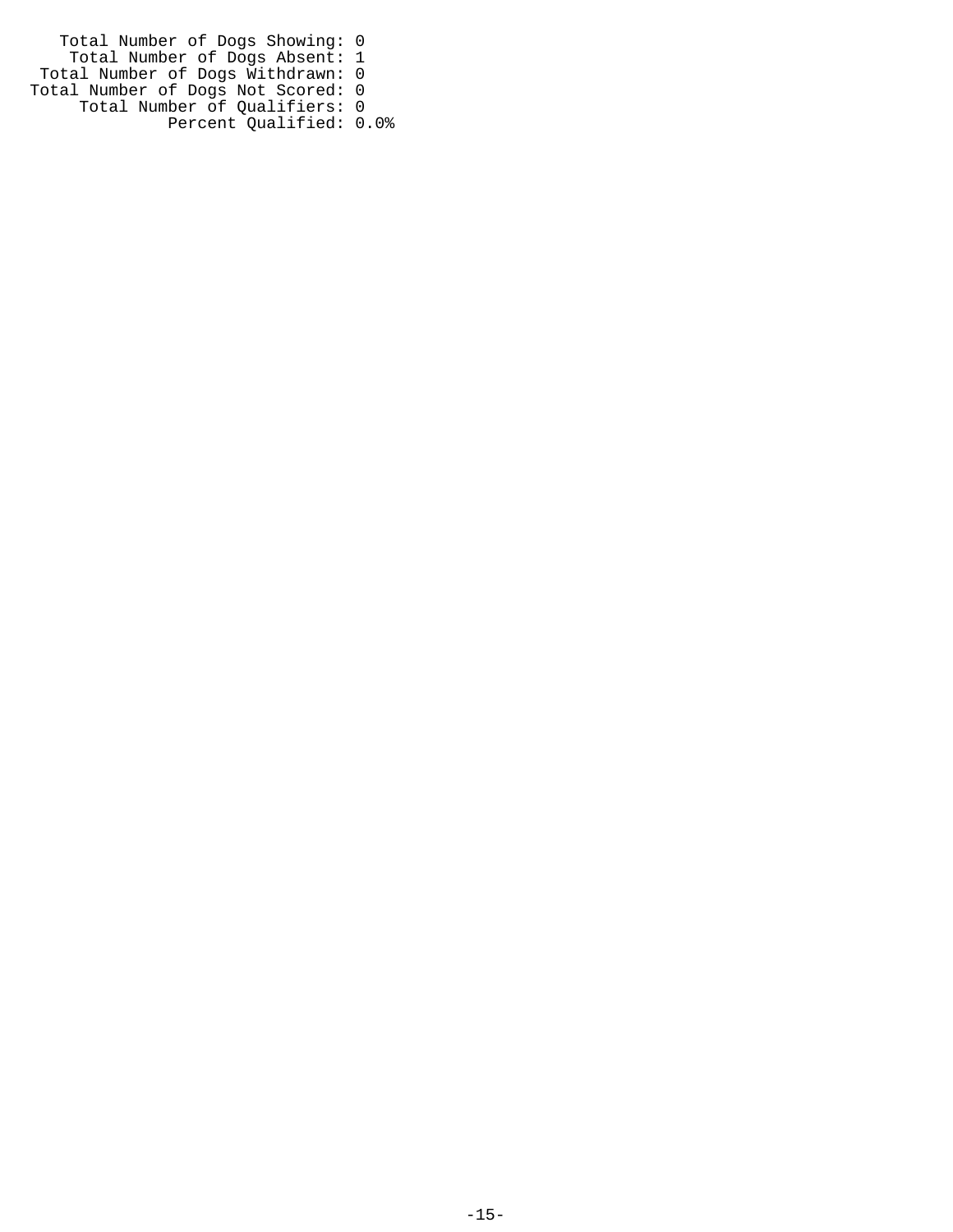### **Saturday, March 12, 2022 Dog Training Club of St. Petersburg Novice JWW**

| Place               | Distance: 118 yards SCT: 51 seconds<br>Name | Time           |                               | TFlts RFlts WCFlts TblFlts E/F |                  |                            |             | <b>Novice A</b> 8 inch Judge: Lisa Rieves<br>Score  |                        |
|---------------------|---------------------------------------------|----------------|-------------------------------|--------------------------------|------------------|----------------------------|-------------|-----------------------------------------------------|------------------------|
| 1<br>$\overline{a}$ | Maizie/S.Terry<br>Keira/J.Fletcher          | 29.45<br>34.92 | $\overline{0}$<br>$\mathbf 0$ | $\mathbf 0$<br>$\mathbf 0$     | 0<br>$\mathbf 0$ | $\mathbf 0$<br>$\mathbf 0$ | 0<br>0      | 100<br>100                                          | Qualified<br>Qualified |
| 3                   | Badger/W.Fletcher                           | 44.06          |                               | $\Omega$                       | $\Omega$         | $\Omega$                   | $\mathbf 0$ | 100                                                 | Qualified              |
|                     |                                             |                |                               |                                |                  |                            |             |                                                     |                        |
| Place               | Distance: 120 yards SCT: 40 seconds<br>Name | Time           | TFlts                         | RFlts WCFlts TblFlts E/F       |                  |                            |             | <b>Novice A</b> 20 inch Judge: Lisa Rieves<br>Score |                        |
|                     | Ryker/S.Goetzinger 25.66                    |                |                               | $\mathbf 0$                    | 0                | 0                          | 0           | 100                                                 | Qualified              |

 Total Number of Dogs Showing: 4 Total Number of Dogs Absent: 0 Total Number of Dogs Withdrawn: 0 Total Number of Dogs Not Scored: 0 Total Number of Qualifiers: 4 Percent Qualified: 100.0%

|            |                | Distance: 118 yards SCT: 47 seconds |          |                |     | <b>Novice B</b> 12 inch Judge: Lisa Rieves |       |           |
|------------|----------------|-------------------------------------|----------|----------------|-----|--------------------------------------------|-------|-----------|
| Place Name |                | Time                                |          |                |     | TFlts RFlts WCFlts TblFlts E/F             | Score |           |
|            | Ty/K.Schrimpf  | 39.95                               | $\Omega$ | $\overline{0}$ | - 0 | $\cap$                                     | 100   | Oualified |
|            | Mika/J.Skinner | 32.41                               | $\Omega$ | $\overline{0}$ |     |                                            | Elim  |           |
|            | Tonka/C.Little | 36.29                               | $\Omega$ | 2              |     |                                            | Elim  |           |

|            | Distance: 119 yards SCT: 43 seconds |                                | <b>Novice B</b> 16 inch Judge: Lisa Rieves |       |
|------------|-------------------------------------|--------------------------------|--------------------------------------------|-------|
| Place Name | Time                                | TFlts RFlts WCFlts TblFlts E/F |                                            | Score |

Presto/L.Gilman Absent